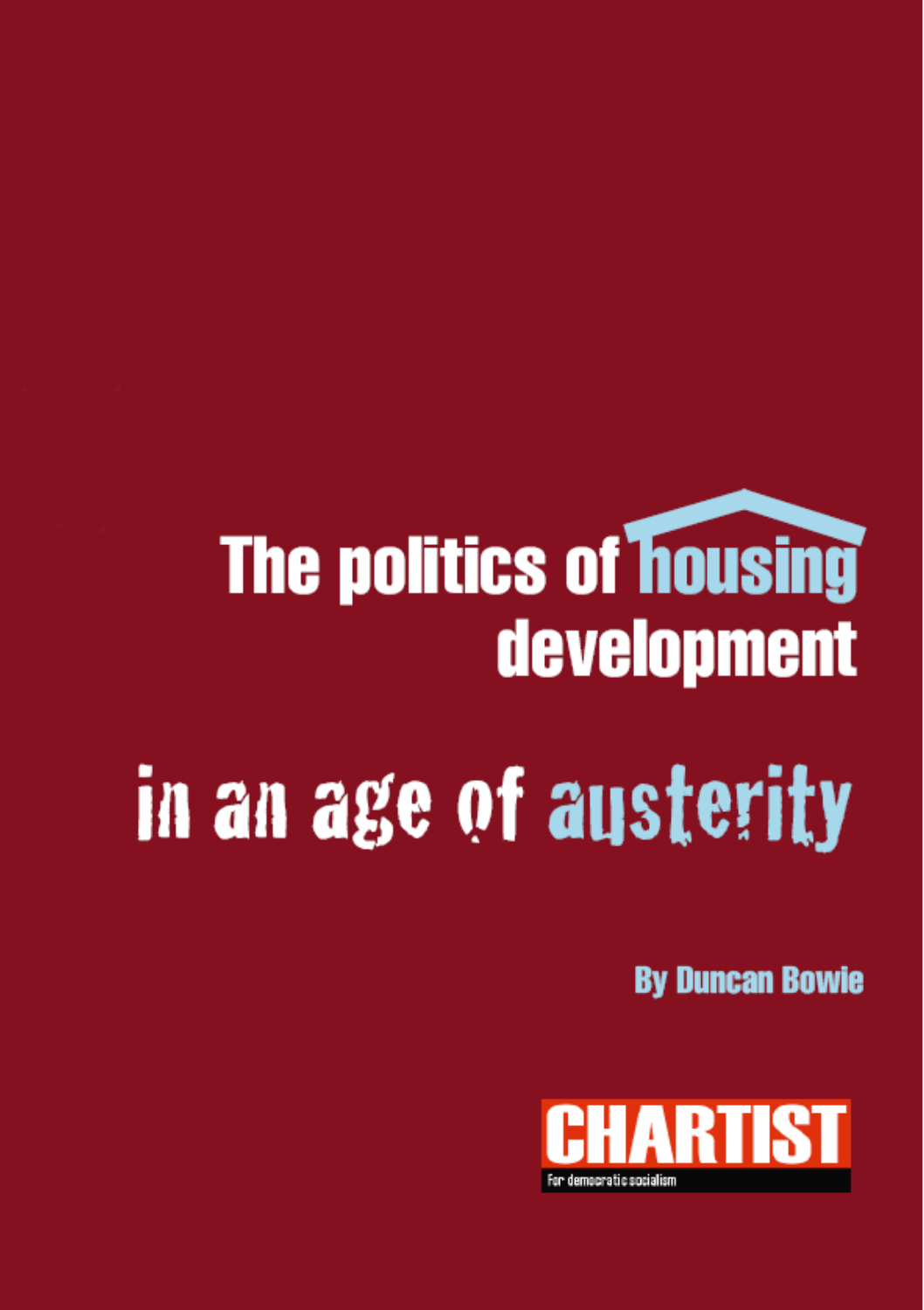# **The politics of housing development in an age of austerity**

The second in a pamphlet series commemorating Martin Conway Cook **November 2011**

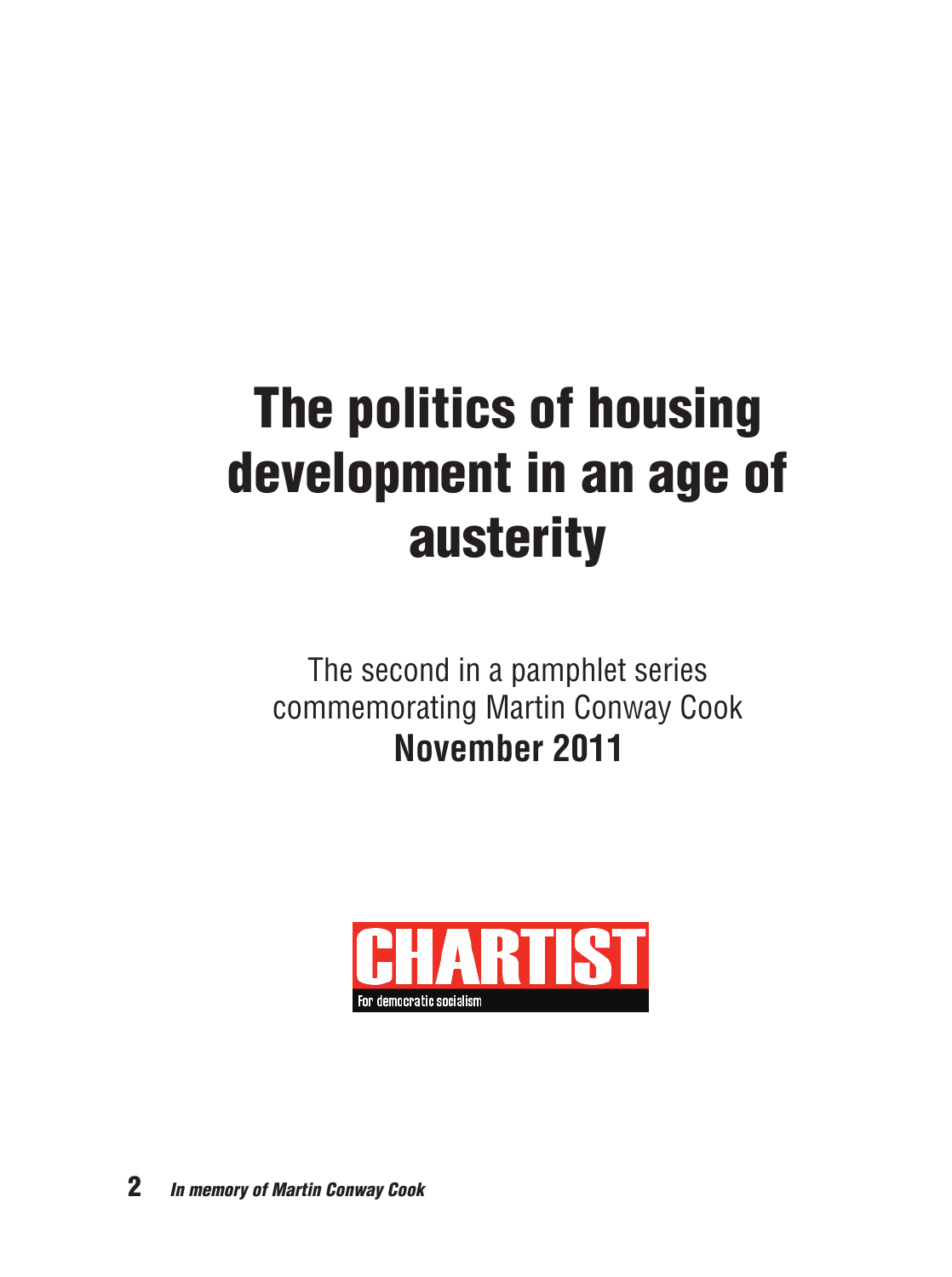## **Foreword**

As the world lurches unsteadily through a prolonged crisis, every branch of economic and social life is in urgent need of re-thinking. It is apparent that the policies, practices and dominant theorisations of recent decades have led the world astray so badly that human needs go un-met, markets fail to deliver outputs which meet demand and what appeared to be sustainable economic growth can rapidly turn into a downward spiral.

A crucial part of the problem lies in the way the housing system works, exemplifying all that has been wrong with the social changes of the decades since the 1970s, both in Britain and elsewhere. While many of those who prospered from the housing bubble now concentrate on ways of re-fuelling the boom, this study provides a different fuel for a more fundamental re-thinking of how we do housing in a mixed economy.

It addresses the collective amnesia by which the left in Britain has suppressed the memory of a century of struggles, reforms and compromises on housing and land issues. In this history lie crucial lessons on the importance of the control and supply of land, on the potential for governments to orchestrate the expanded production of good homes, the satisfaction of social needs and discretionary 'demand' and good environmental management.

The paper focuses on the political and economic transformations forged in the 1909 recession and after the two world wars, periods in which the production and distribution of housing were fundamentally changed and in which the expansion of construction led the way out of recession. The paper concludes with a salutary review of the current housing crisis in the light of this century of experience.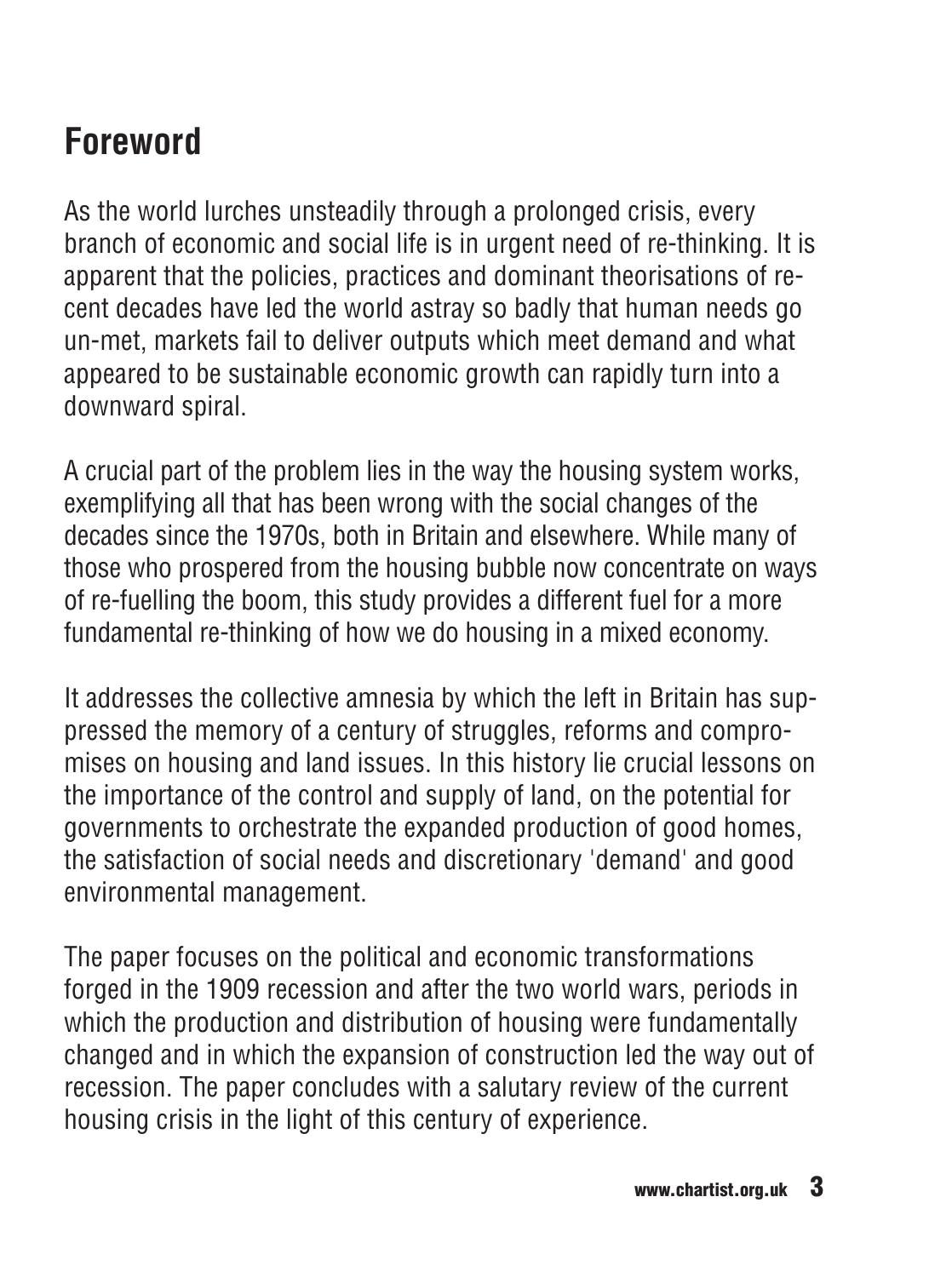One of the remarkable strands in this history is the variety of crossparty and cross-class alliances which had been forged on housing issues in former times. It is a sign of how far to the right our polity has shifted that what was seen as a shared common sense until at least the 1960s can now be portrayed as 'unrealistic' and 'visionary'. The answer to that, captured in the 1968 phrase 'Do not adjust your vision, there is a fault in reality', is to make sense of our history.

**Michael Edwards Senior Lecturer in planning University College London**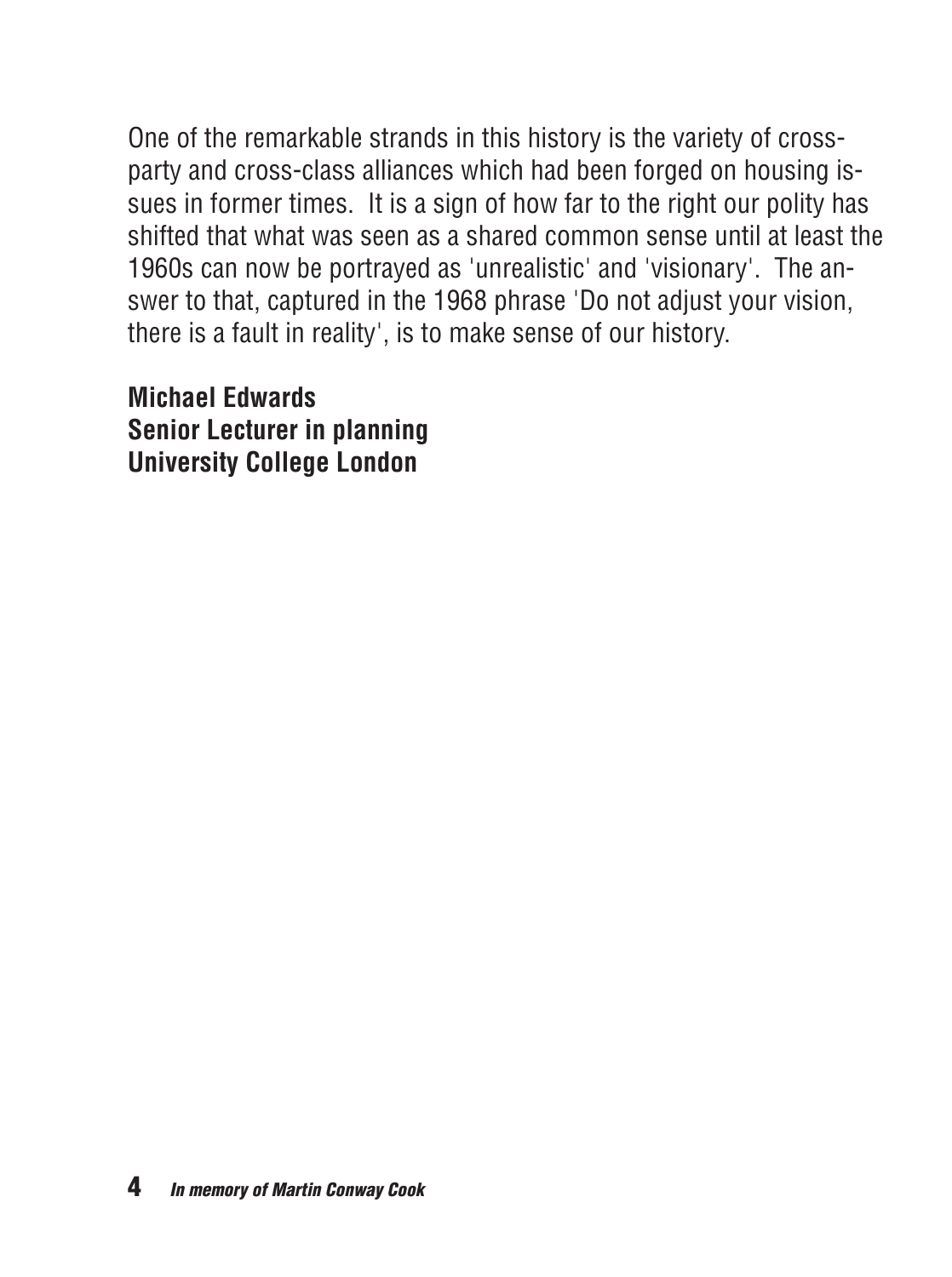# *The politics of housing development in an age of austerity*

### **By Duncan Bowie**

#### **Introduction**

The housing market recession in the UK in 2008-2010 has generated a need to review policy on housing and planning. Even before the recession, the Labour Government was concerned at what it considered to be insufficient housebuilding in relation to estimated demand and need. The Government saw this lack of supply as responsible for the high level of house-price inflation. It commissioned the monetary economist Kate Barker to conduct successive reviews of housing supply and planning to seek to identify the source of undersupply and to recommend changes in government policy and practice. While the recession demonstrated that the supply house-price relationship was perhaps more complex than understood by Kate Barker and her advisers, there was only a gradual process of recognition that perhaps the focus had been on the wrong issues. The recession presented a new challenge – if housing output had not been satisfactory during the boom period, how could the programme be reinvigorated during a recession – a period of austerity arising from a shortage of both public sector and private sector funds.

In recent years there has been considerable interest, perhaps long overdue, in what is specifically problematic about the British approach to housing supply relative to the practice in other countries. We have seen a number of studies comparing governance and funding regimes elsewhere, with considerable focus on Northern and Western Europe. There has also been increasing interest in the experience of Australia and New Zealand, given the similarity of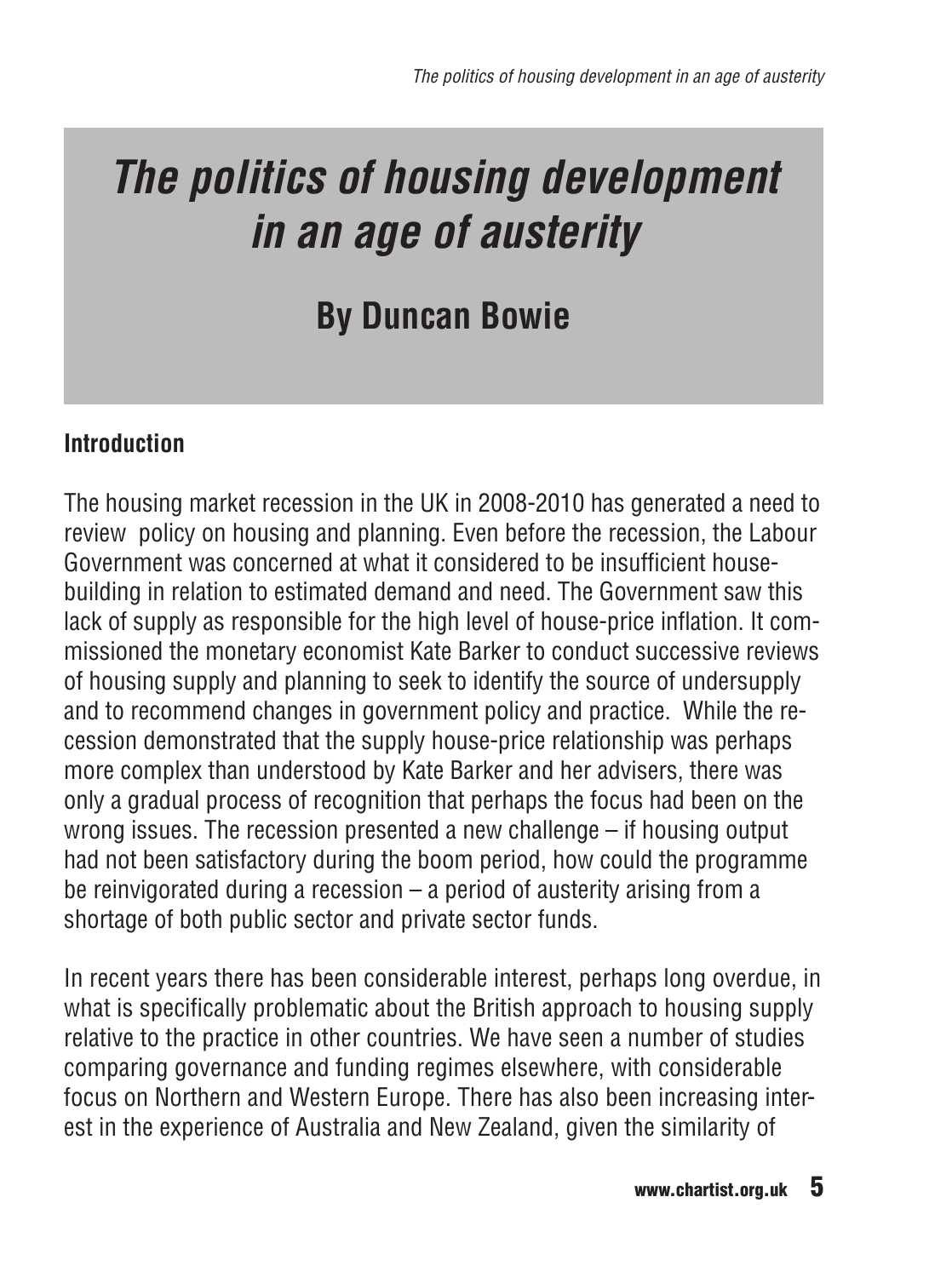their housing and planning regimes to those in the UK. These studies have produced valuable information on alternative approaches and their relative success. The purpose of this pamphlet is to take a different approach and to look at the UK's own history of policymaking and delivery in previous ages of austerity. This is not to devalue the experience of other countries but to examine the extent to which lessons can be learnt from our own past. British government policy making is to a large extent a historical – the past is a different and distant country. The pamphlet also serves to examine the extent to which we have changed the structures of governance and delivery in the UK over the last few decades, which has weakened our ability to respond to the challenges of the new economic context and to take advantage of the positive opportunities offered by the failure of the old model. Innovation is born out of crisis. The extent of the housing shortage in the UK presents the need for a third reconstruction programme. New challenges require new responses. The purpose of this pamphlet is to demonstrate that in the UK we do have experience from previous periods of recession, which is relevant to the new era of austerity. To a certain extent our future does lie in our own past.

To set a framework for this analysis, it is first necessary to set out what is considered to be the appropriate output from a programme of housing development and then to set out the key components of the housing development process. The objects of a housing programme need to include:

*a) Numerical output which meets housing requirements incorporating household population growth and any backlog in housing need, reflected for example in overcrowding andof occupation of unfit premises which are beyond economic repair;*

*b) Housing which is of a type appropriate to meeting requirements in terms of built form, bedroom size mix and standards;*

*c) Housing which is located in areas within which people wish to live and which is supported by employment opportunities, transport and social infrastructure and access to open space;*

*d) Housing which is affordable in both capital cost and revenue cost terms by the households for whom it is intended; and*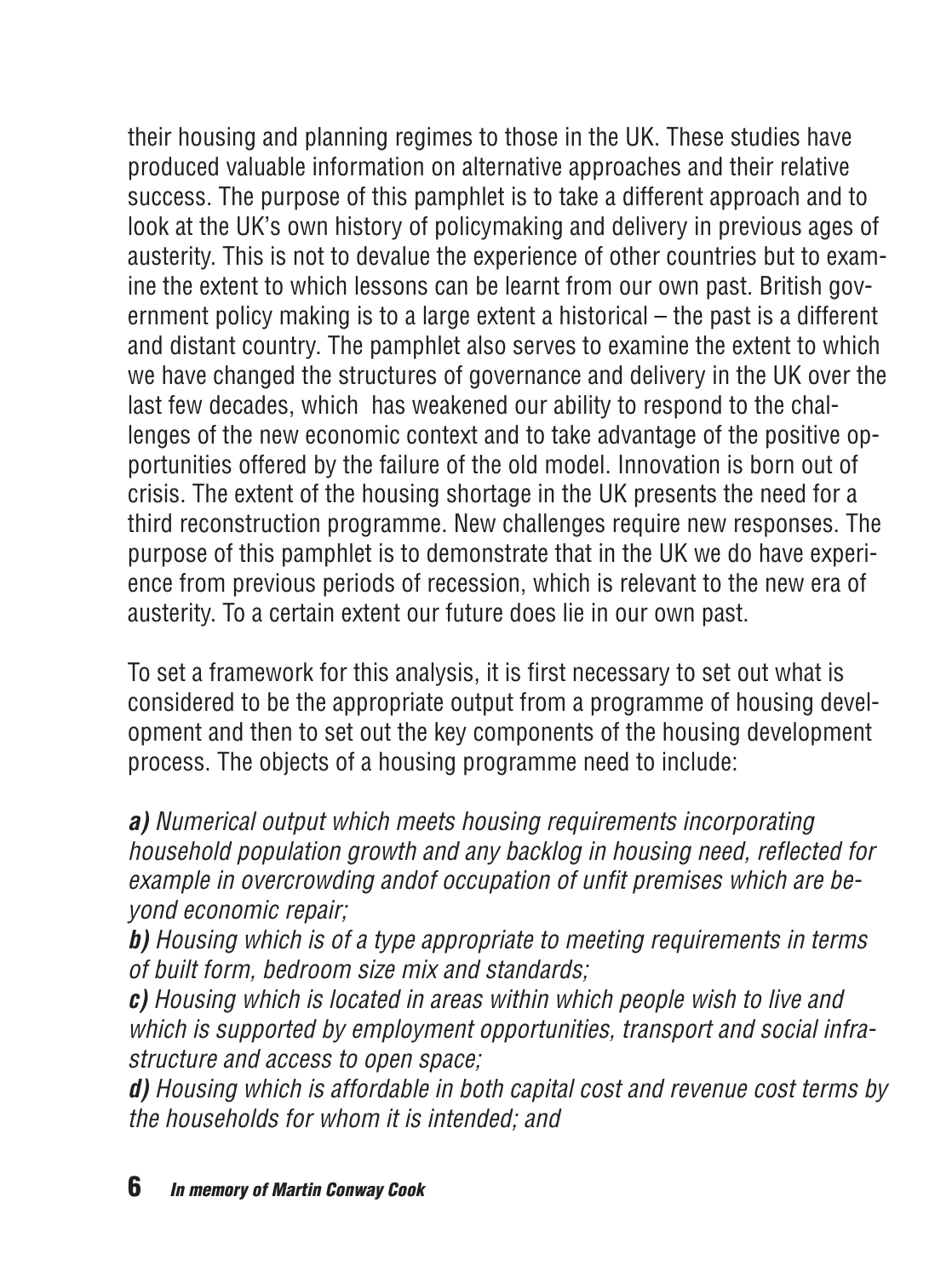*e) Housing which is in effective use, in terms of not being under-occupied and not involving an ineffective use of resources in terms of both public subsidy and space.*

It follows that there are a number of components for the delivery of such a set of objectives:

*a) Sufficient land coming forward for residential development in appropriate locations; the labour, skills and materials to deliver the numerical output; b) A planning and building control regime/ code, which ensures housing is appropriate to meet requirements and complies with a set of standards; c) A planning regime which ensures that housing is only built in locations where employment opportunities, transport and social infrastructure and open space is provided and that a funding mechanism is in place to ensure delivery of these components of sustainable communities;*

*d) A funding regime, either in terms of funding bricks and mortar or household costs which ensures housing is affordable by the households for whom it is intended; and*

*e) A mechanism for ensuring resources are used effectively. This can include for example, density controls, licensing of development and/or occupation and financial controls including taxation measures, which disincentivise underuse of land or residential property.*

This pamphlet will now consider how the UK government has dealt with these five factors at four different periods of historical development:

*1) The development of planning and housing policy in the period before the first world war.*

*2) The planning and implementation of post-war reconstruction in the 1916- 1924 period;*

*3) The planning and implementation of reconstruction during and after the second world war.*

*4) The current recession - that is mid 2008 to early 2010.*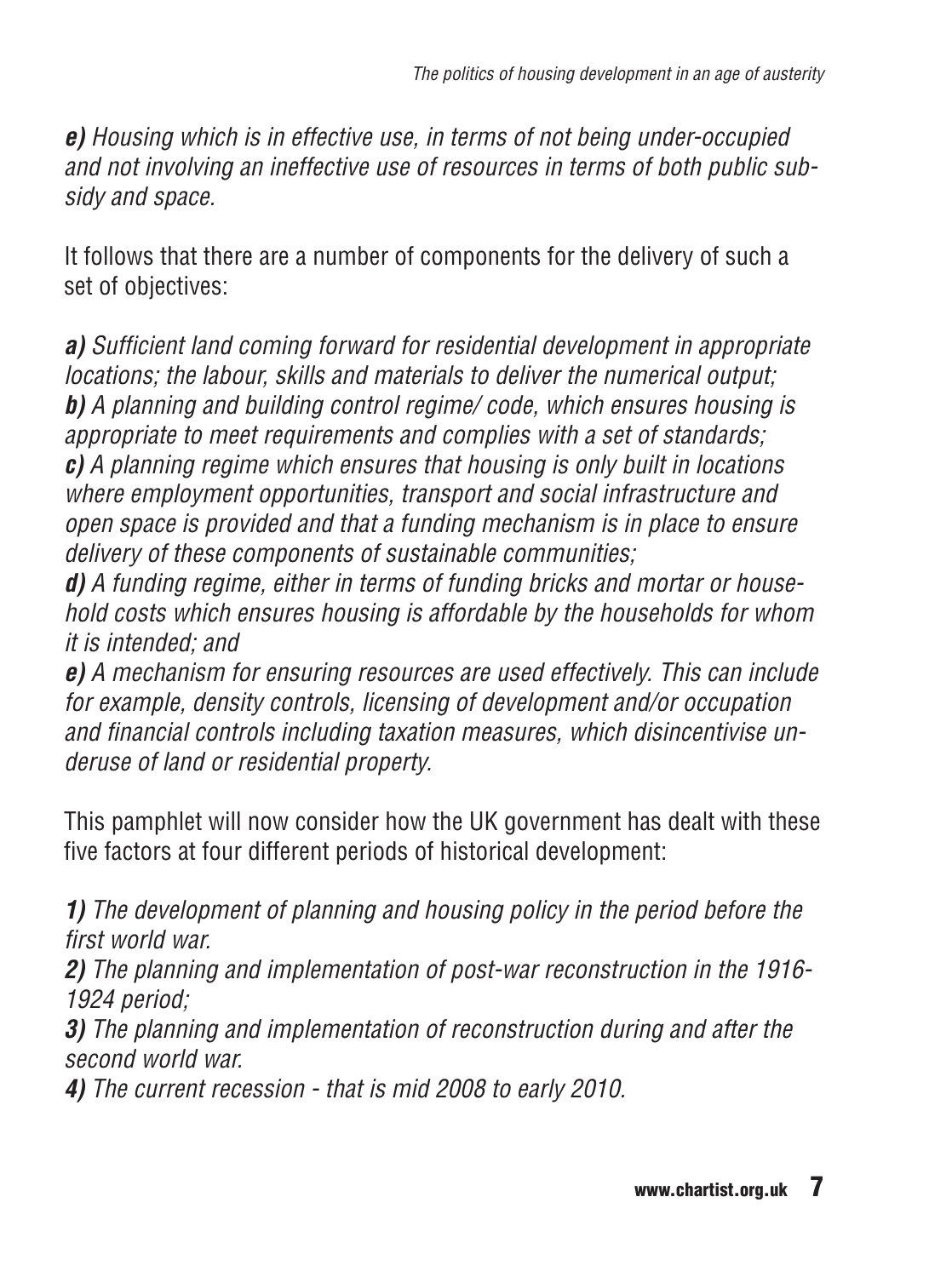#### **The development of the British housing and planning regime**

Both planning and housing policy in late Victorian and Edwardian Britain developed out of the public health movement. It was the cholera epidemics of the 1848-9 and 1854, which generated the early public health legislation – the Nuisances Act Prevention of Diseases Act of 1855. The Artisans Dwellings Acts of 1868 (the Torrens Act) and 1875 (the Cross Act) focused on replacing unfit homes, while the first two parts of the 1890 Housing Act focused on the clearance of unhealthy areas and the closure and demolition of individual unfit homes. It was only with part 3 of the 1890 Act that councils – the London County Council and urban councils, were given the power to build workers dwellings wherever considered necessary, unrelated to clearance schemes.

In the context of the five criteria set out above, the powers given to councils were quite extensive:

*a) Land could be acquired compulsorily at market value both within and outside a council's area;*

*b) Councils could either build through direct labour or through private contractors;*

*c) Councils could purchase existing private dwellings;*

*d) The London County Council had the power to raise funds through issuing 'stock' subject to the approval of the central government Treasury. Other councils could borrow from the government's public works department or issue their own stock;*

*e) Each council already had its own bye-laws to control the standards of housing development – thus the term bye-law housing. In 1894, the London Building Act set common building regulations for the whole LCC area.*

What was however missing was any overall planning policy, which set criteria for location of new homes or for regulating the density of development. The campaign for garden cities initiated by Ebenezer Howard in 1899, derived largely from American and Australian models, supported by the National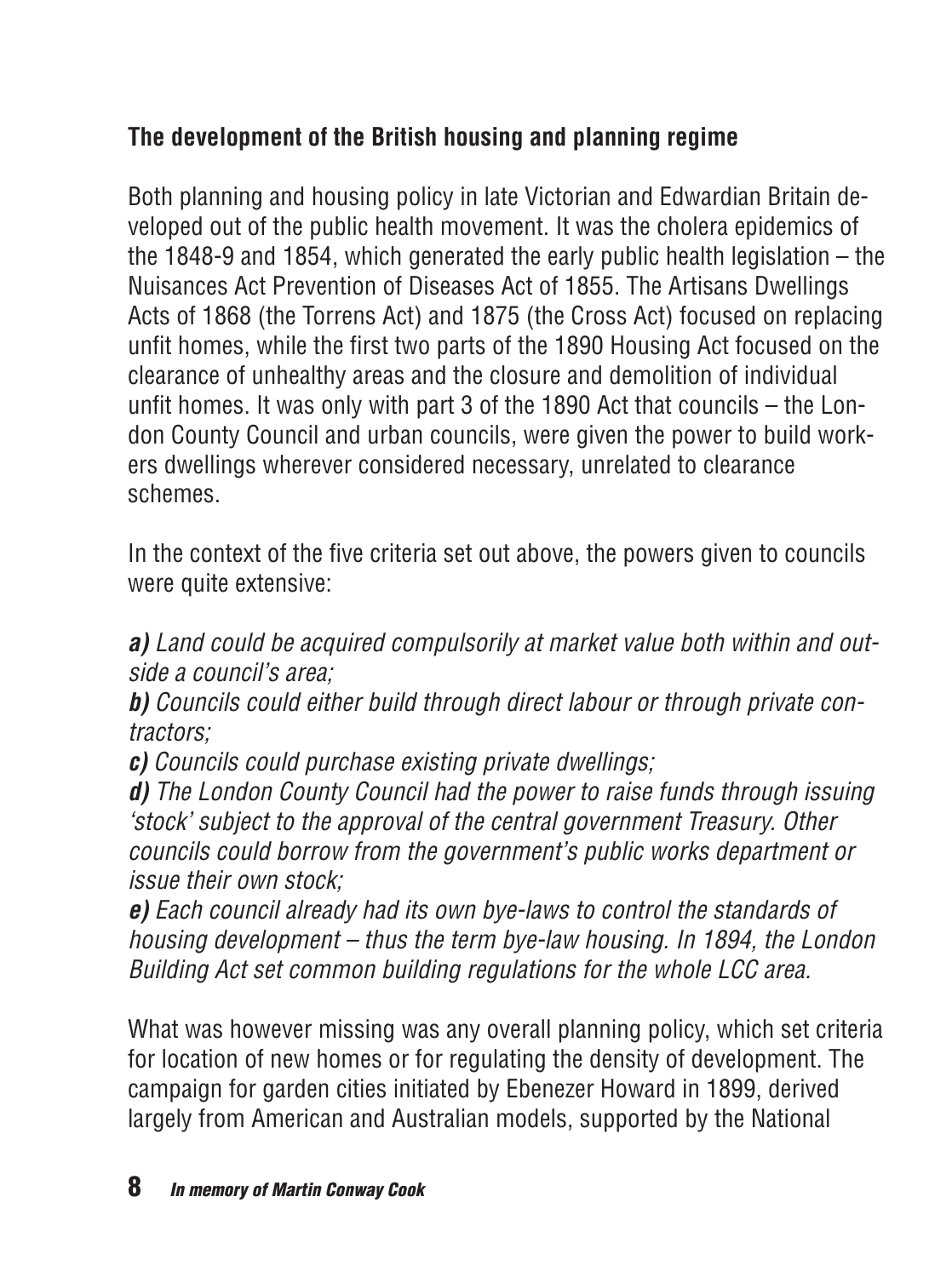Housing Reform Council led by Henry Alridge and William Thompson, which in 1909 became the National Housing and Town Planning Council, led in that same year to the first town planning legislation in the UK in the Housing and Planning Act. While the housing clauses in the Act were primarily a consolidation of previous legislation, they did increase the level of subsidy to new homes from half to two-thirds of the building cost, the planning clauses gave local authorities – the LCC and boroughs and districts, the power to draw up plans for the development of undeveloped areas.

1909 was also significant for the inclusion in the Liberal Government budget that year of a tax on the increased value of urban land on sale – at a rate of 20% of the increase. Undeveloped land was also taxed for the first time. The 1909 Housing and Planning Act also introduced an incremental tax on improvements resulting from town planning schemes, at a rate of 50% of the increase in value.

From today's perspective, these appear to be a very wide range of powers, arguably meeting nearly all the criteria set out above. However the housing powers were only permissive and, according to a report of the Local Government Board in 1914, many councils were reluctant to take them up, There were however exceptions including Birmingham and London. The LCC actually built homes for 25,000 people between 1890 and 1913, though the programme peaked in the period 1898 to 1907, when the progressives were in control. The LCC however failed to make substantive use of its planning powers in the period before the first world war.

It is important to recognise that for many campaigners for reform, housing, planning and land taxation were part of an integrated reform package. Ebenezer Howard in his original book – *Tomorrow - A Peaceful Path to Real Reform* – focused as much on land ownership and funding of his new city as on the design components and density rules, the mantra of 12 homes an acre, which are the main focus of historians. It is not insignificant that the funding of Howard's city was dependent on increases in land value as the development proceeded. It is also important to understand how far Britain was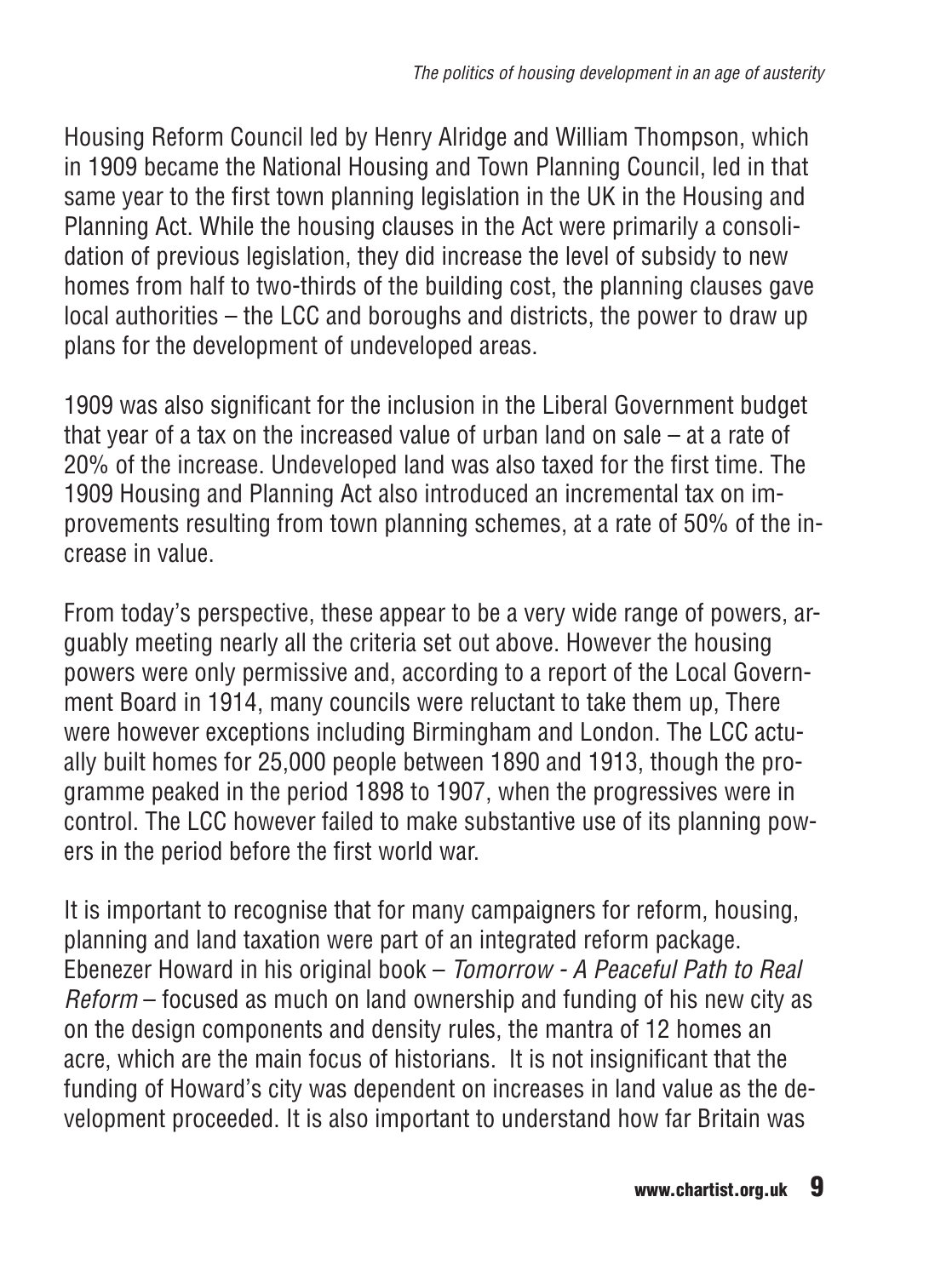behind other countries in developing housing, planning and land taxation policy. The prewar period saw an outpouring of detailed studies of other countries, often derived from study tours by organisations such as the Housing and Town Planning Council, the Garden Cities Association and the Town Planning Institute. Among the most influential studies can be found James Pollard of Edinburgh's 1893 study in municipal government of the Corporation of Berlin, the 1905 study by T C Horsfall of Manchester council on *The Improvement and Surroundings of the People: The Example of Germany*, Seebohm Rowntree's 1911 *Land and Labour: Lessons from Belgium*, W H Dawson's 1914 *Municipal Life and Government in Germany* A R Sennett's *Garden Cities in Theory and Practice* (1905), Raymond Unwin's *Town Planning in Practice* (1909) and Henry Alridge's *The Case for Town Planning* (1915) all drew on numerous continental examples. In addition, Albert Shaw's comparative studies of municipal government in Great Britain and Europe and the American Frederic Howe's comparative studies of city government in the United States, Britain and Europe were in circulation. In addition there were a number of studies comparing local government in different British towns, some of which negatively contrasted the position in London with the achievements of cities such as Birmingham, Manchester and Glasgow - challenging those early leaders of the London County Council. The degree of effort, belief and survey work that went into these numerous tomes is staggering when compared with hesitancy and poverty of so much of contemporary writing on these issues. Reading the reports for example of the 1914 *Liberal Land Enquiry* is a revelation – the recommendations are not only acutely relevant to today's challenges, but raise the question of whether if only the war had not broken out in August 1914, which incidently found the Garden Cities Association in the middle of an extended study tour of Australasia, many of our contemporary problems might have been avoided.

#### **Reconstruction after the First World War**

It might have been expected that the outbreak of the war would have shifted the attention of Britain's architects and nascent housing and planning reformers to more military matters. Not so. With the outbreak of war, the Govern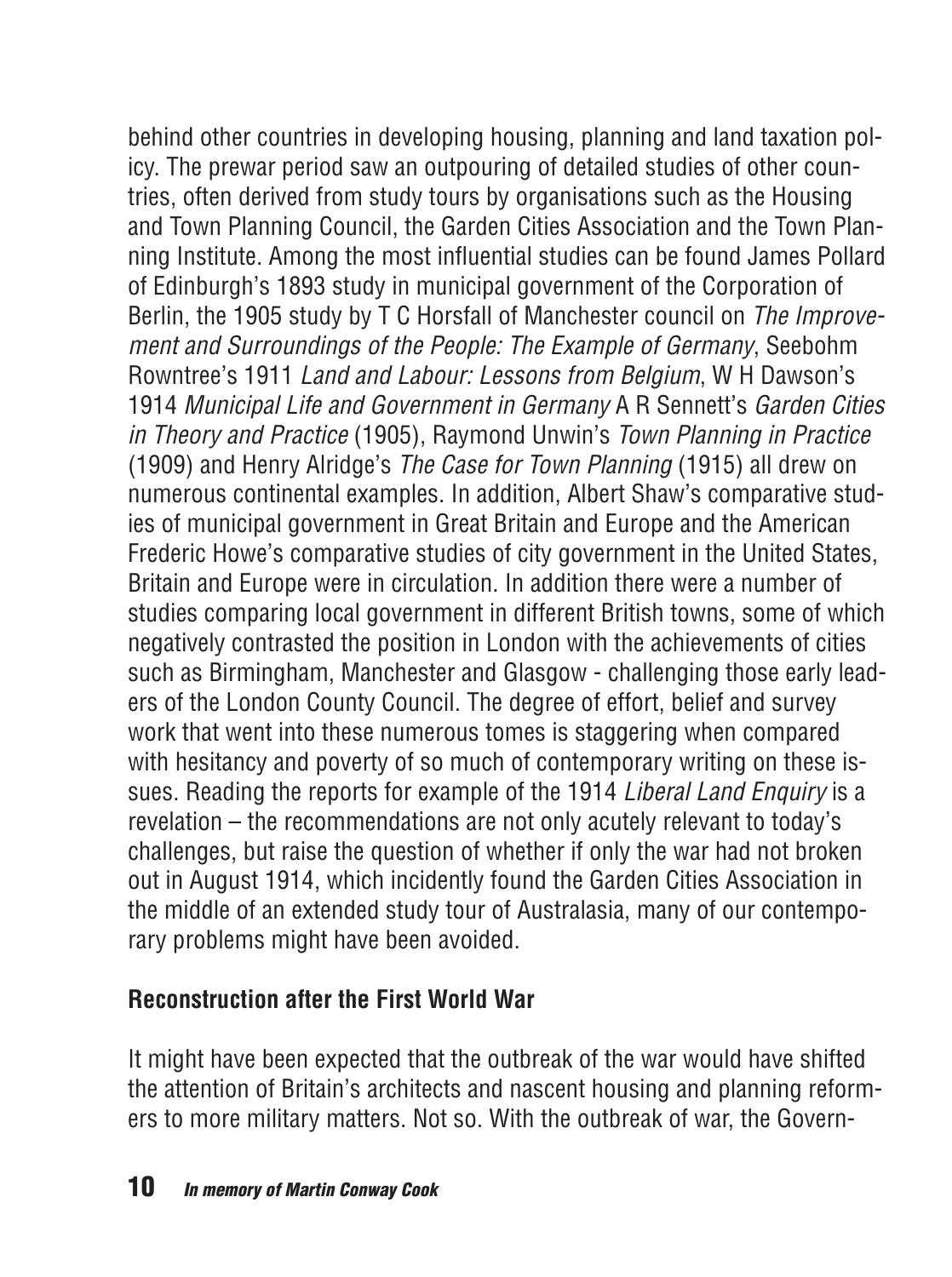ment initiated a programme of housebuilding for munitions workers. The Ministry of Munitions, with Lloyd George as Minister, and Raymond Unwin as chief architect built homes in Gretna, while the Local Government Board built an estate near the Woolwich Arsenal. A second Housing Act actually enabled the building of homes to stimulate employment following the collapse of exports, this being before the introduction of conscription. Though this was never implemented the Act represented a pre-Keynesian recognition of the role of construction in stimulating the economy. The rents strikes in Glasgow in 1915 and the advocacy of organisations such as the Labour Party led War Emergency Workers National Committee of Arthur Henderson and Sidney Webb, were to generate a more substantive government response in the Rent Restrictions Acts – the first recognition by Government of a responsibility for ensuring housing was affordable, arguably the missing component of the 1909 legislation. Reconstruction committees were established first by Asquith in December 1916 as a cross-party committee of cabinet ministers extended to include the historian J L Hammond, the academic Alfred Zimmern, with Vaughan Nash, formerly of Toynbee Hall and author of a pamphlet on the 1889 dock strike as secretary and Arthur Greenwood, later to be deputy leader of the Labour Party, as assistant secretary.

The committee's initial housing inquiry concluded that normal methods would not work. The committee recognised i) the need for public sector intervention – state aid was inevitable 'The insufficiency of private capital and the proved disinclination of private enterprisers in housing was common ground'; ii) the premises of prewar economics would be irrelevant for the transition period; iii) that the retention of controls was presumed; iv) that labour should be involved in industrial decisions; v) that re-employment would be slow so demobilisation should be gradual; vi) that preparations should be completed in war-time; vii) that new instruments for implementation should be considered and viii) that the preconditions and implications needed to be considered – for example to deliver more housing would require changes in land law. This was fairly radical stuff.

Asquith's successor Lloyd George in February 1917, appointed a new recon-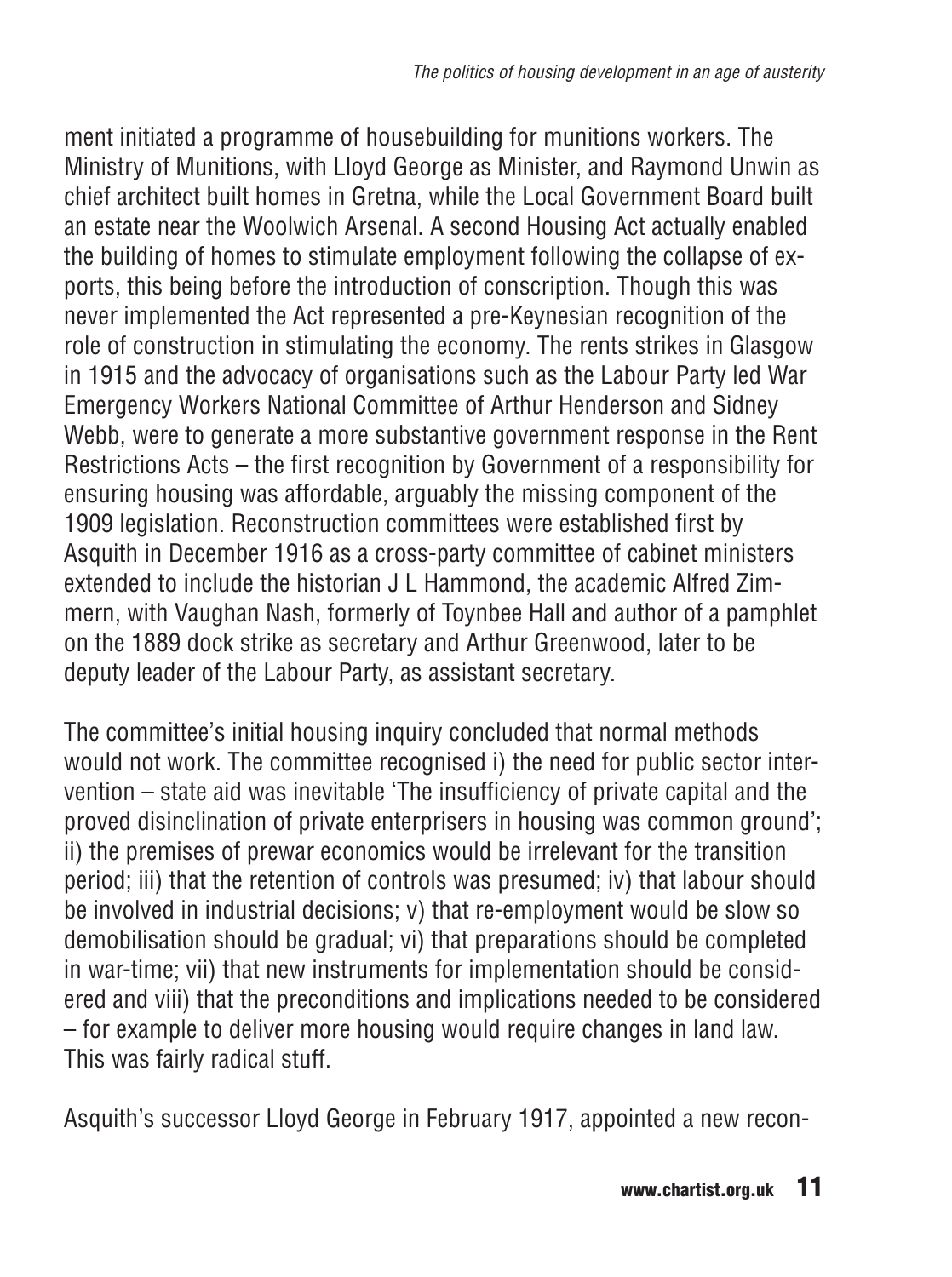struction committee, led by Edwin Montague as chancellor of the duchy of Lancaster, but this time comprising more outside experts, with the housing panel led by the housing reformer and garden city advocate, Seebohm Rowntree. The Fabian reformer, Beatrice Webb was also a member. Vaughan Nash continued as secretary. In April 1917, Rowntree produced his first memorandum on housing:

*i) As soon as the war was over, councils should build houses; ii) Councils would be reimbursed for cost in three years time (though if councils build directly rather than through contractors, grant up front might be necessary);*

*iii) Homes could be built by either central government (the office of public works) or by councils.*

In July 1917, Christopher Addison took over as Minister of Reconstruction and immediately sent a circular to councils encouraging them to develop housing themselves with government subsidy. An annual grant was to be made for not less than seven years sufficient to relieve the local authority of three quarters of the estimated annual loss on the housing scheme. However where the local authority's contribution would mean that the council would need to levy a rate of more than a penny in the pound, the Local Government Board would cover any cost not met by the penny rate.

The circular was followed by revised guidance on housebuilding including standards in January 1918 and the Tudor Walters report, which comprised detailed guidance on housing design, which Raymond Unwin helped draw up. This was published just as the war ended. In Bernard Ineichen's summary, the report advocated...

*"high standards of construction, building to last , low density, a social mix of residents and different house types, a replacement of long terraces by the design of new estates of short streets, cul de sacs and small clusters of houses grouped together. Great stress was lad on the value of providing light airy rooms"*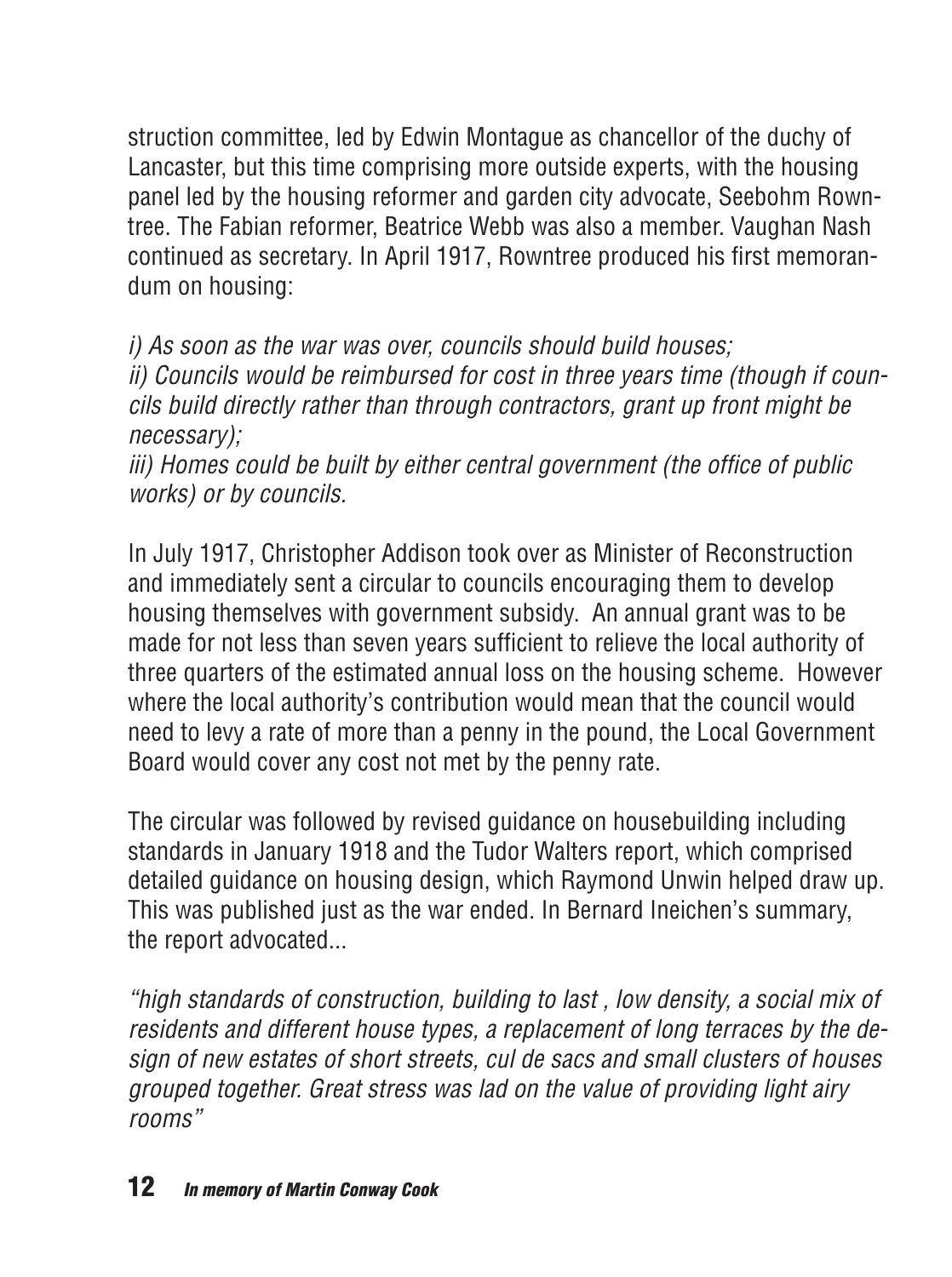The report was "wide-ranging, dealing not just with plans for homes and estates, but also with matters such as labour costs and the provision of public transport"

In parallel, Addison had set up another committee under the builder Sir James Carmichael to recommend how the construction industry was to respond to the need for a postwar building programme. A separate committee under John Wormald undertook a review of the supply of materials. Another committee under Lord Salisbury considered the issue of postwar use of the government's accumulated stores, while the Ministry of Munitions considered how to convert their factories for peacetime use. In April 1919, five months after the end of the war, the Local Government Board published a Manual on the preparation of state aided housing schemes.

In October 1917, Addison had accepted Rowntree's target to build 300,000 homes. By summer 1919, this had become a Government pledge to build 500,000 homes in three years. Rowntree recognised this was a challenging target. He commented that the Local Government Board had...

*"no staff at all adequate to deal with it. It is to erect in a year when conditions are particularly difficult, both as regards labour and materials, four times as many houses as are ordinarily erected, superior both in design and layout to those…erected in the past, and through agencies which have never built houses on any large scale in the past"*

The debate in the housing panel centred on who should build the homes – councils or private builders. Beatrice Webb argued that...

*"any proposal to make a Government Grant to speculative builders to enable them to build cottages for their own profit would arouse such a storm of public indignation and disapproval as to be quite impracticable…It would be denounced in every one of the 20,000 Trade Union Branches…The larger and more progressive local authorities would be against it, as undermining their position…I think the economists would be aghast."*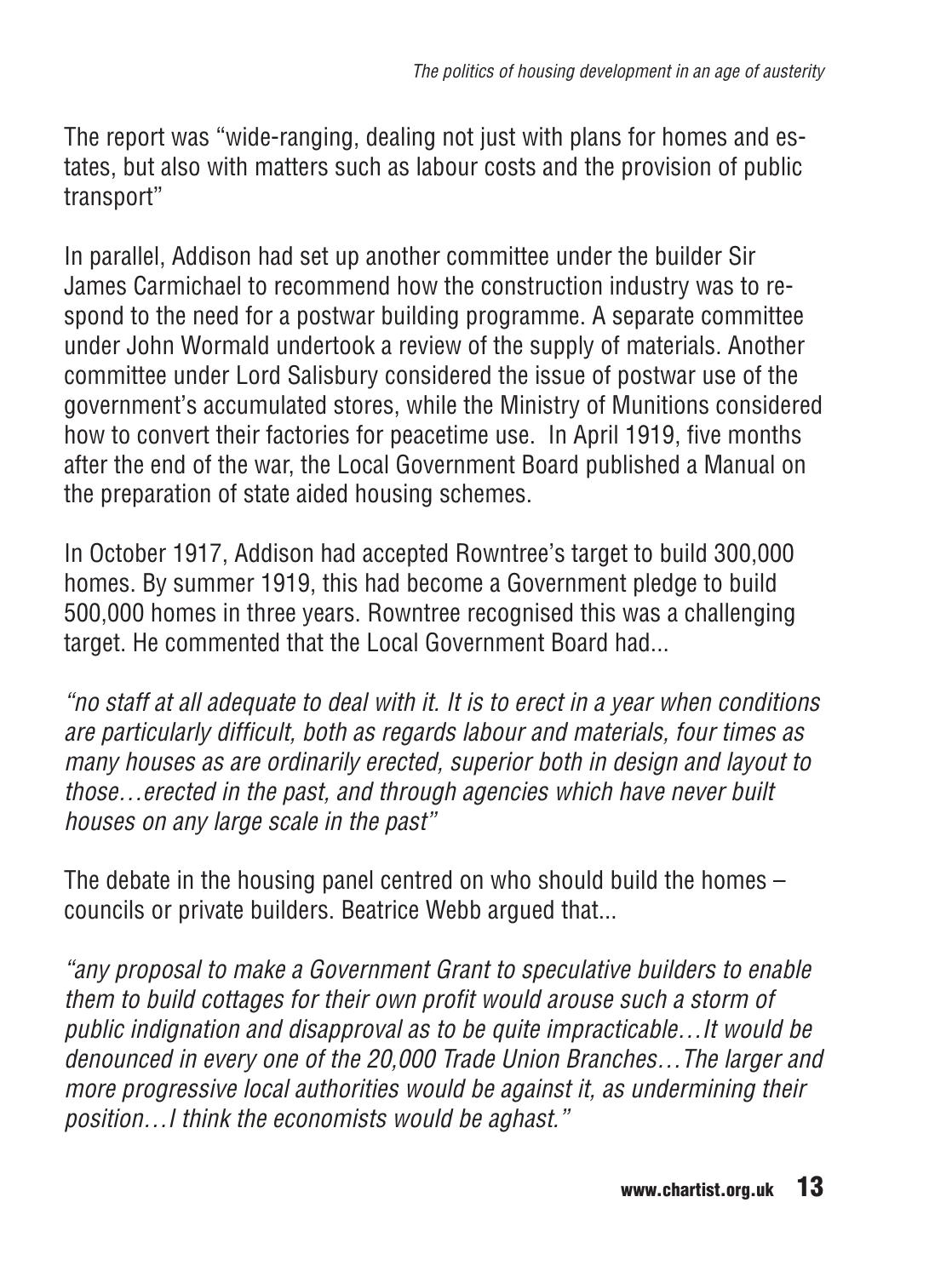She suggested that every council should be set a target – its share of the 300,000 target, and if it did not build the homes within the necessary time, then central government should build them directly.

The housing panel agreed that councils should lead on the programme and that grants should not be given to private builders. It proposed a system of regional housing commissioners, which was adopted by Addison, but not endorse compulsion. What would now appear as surprising is that this position on the public sector taking the lead on construction was largely non contentious. Addison was to comment that his advisory group, all of whom other that the trade unionists Ernest Bevin and Jimmy Thomas were...

*"eminent in finance, commerce and industry as champions of the results of individual effort (with one exception) were more or less infected with the prevailing socialistic virus of national management, or of a substantial measure of it, so far as common services are concerned".*

Addison also fought his ground on the issue of the need for capital finance for the reconstruction programme, which he argued should be tackled immediately upon the conclusion of the peace agreement. Housing was top of his seven priorities. He opposed the view that 'everything should be subordinated to the paying off of debt'. He believed that...

*"capital expenditure on every one of the subjects I have cited is as vital to efficient production as if it were invested in machinery or factory buildings. To say that the workman must be healthy and must have a house is simply to state two of the primary factors in the scheme of production, which we all desire…The restoration of prosperity and public credit can only be secured if we…incur expenditure essential for establishing…the fullest means of national productivity…A discontented population and an ill-repaired machine offer…an improvident means of debt-extinction...The restoration and development of our productive capacity to its fullest extent with the assistance of state credit and public services, wherever…private means and enterprising are unavailing, should be accepted for what it is...the condition precedent to*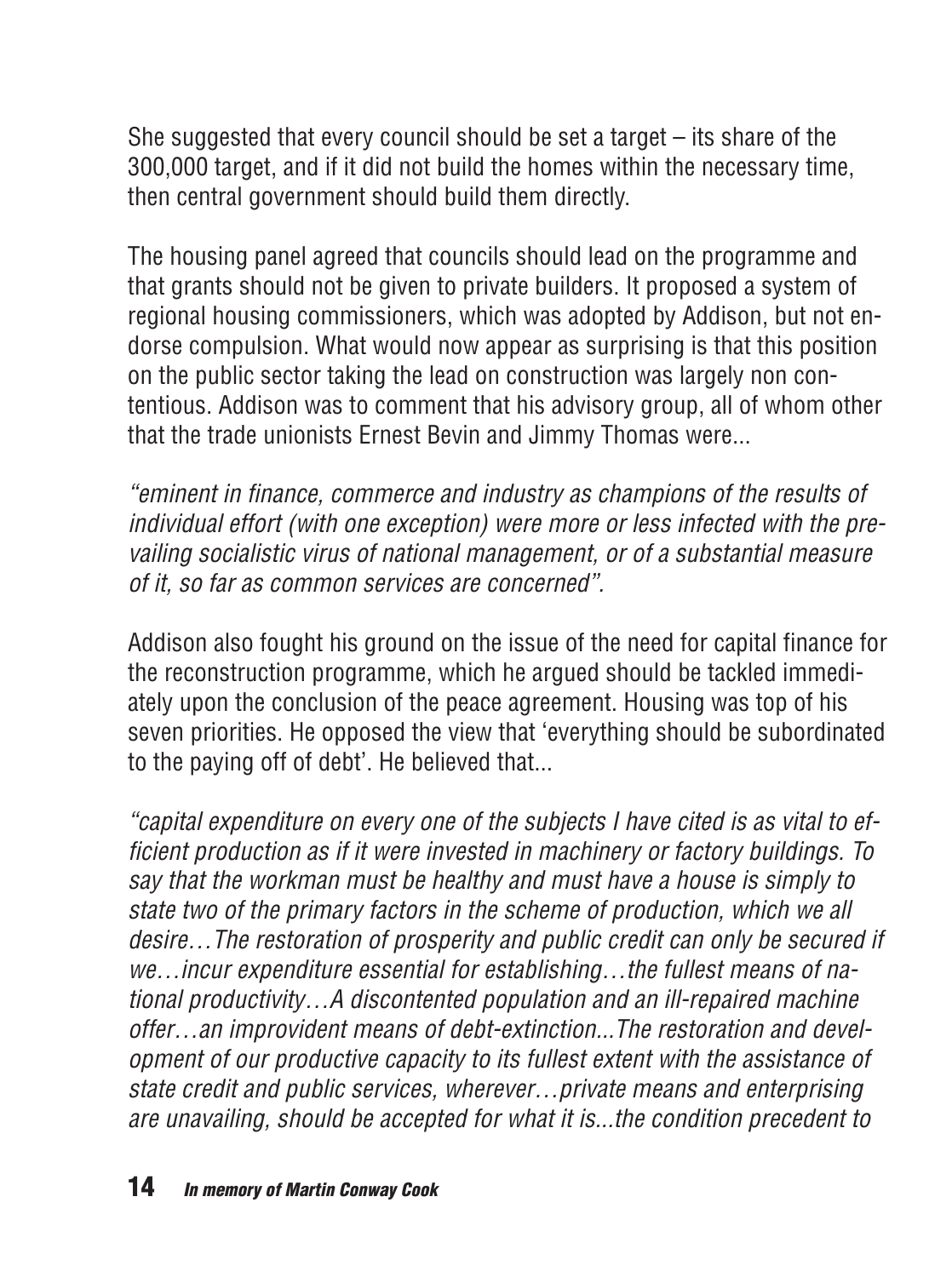*extinguishing debt and restoring credit..."*

The Ministry of Reconstruction also had a promotional role. It published a series of twenty-six pamphlets on reconstruction problems in 1918 and 1919, based on Addison's speeches. The first pamphlet set out *The Aims of Reconstruction*. The second pamphlet was on Housing. Among the later pamphlets were Number 20 on Land Settlement and Number 25 on Town Planning. The final pamphlet was entitled *Officers Guide in Civil careers*. No similar guide for the 'poor bloody infantryman'!

The first pamphlet listed the reconstruction issues as shipping, raw materials, allocation of materials, transport, demobilisation, industrial organisation, joint industrial councils, interim reconstruction committees, working conditions, rural development, health, housing and education, and problems of finance. The pamphlet on housing summarised the housing problems before the war and the history of housing legislation, before considering the effects of the war, summarised as..:

> *"1) to increase considerably the shortage of houses; 2) to suspend practically all work in connection with the closing and repairing of unfit houses and the clearing of slums; 3) to increase the cost of building and the rate of interest on capital; and... 4) to produce acute shortages of building materials"*

The pamphlet then acknowledged the link between inadequate housing and public health and the link with industrial unrest before summarising the action already taken by the Government, including the arrangements for financial support to local authorities to build housing, the arrangements for local authority borrowing, guidance on housing design and the government's consideration of more cost-effective methods of housing construction.

The pamphlet on town planning gave a brief history of town planning, starting with Ancient Egypt, through mediaeval times and the 19th century, the public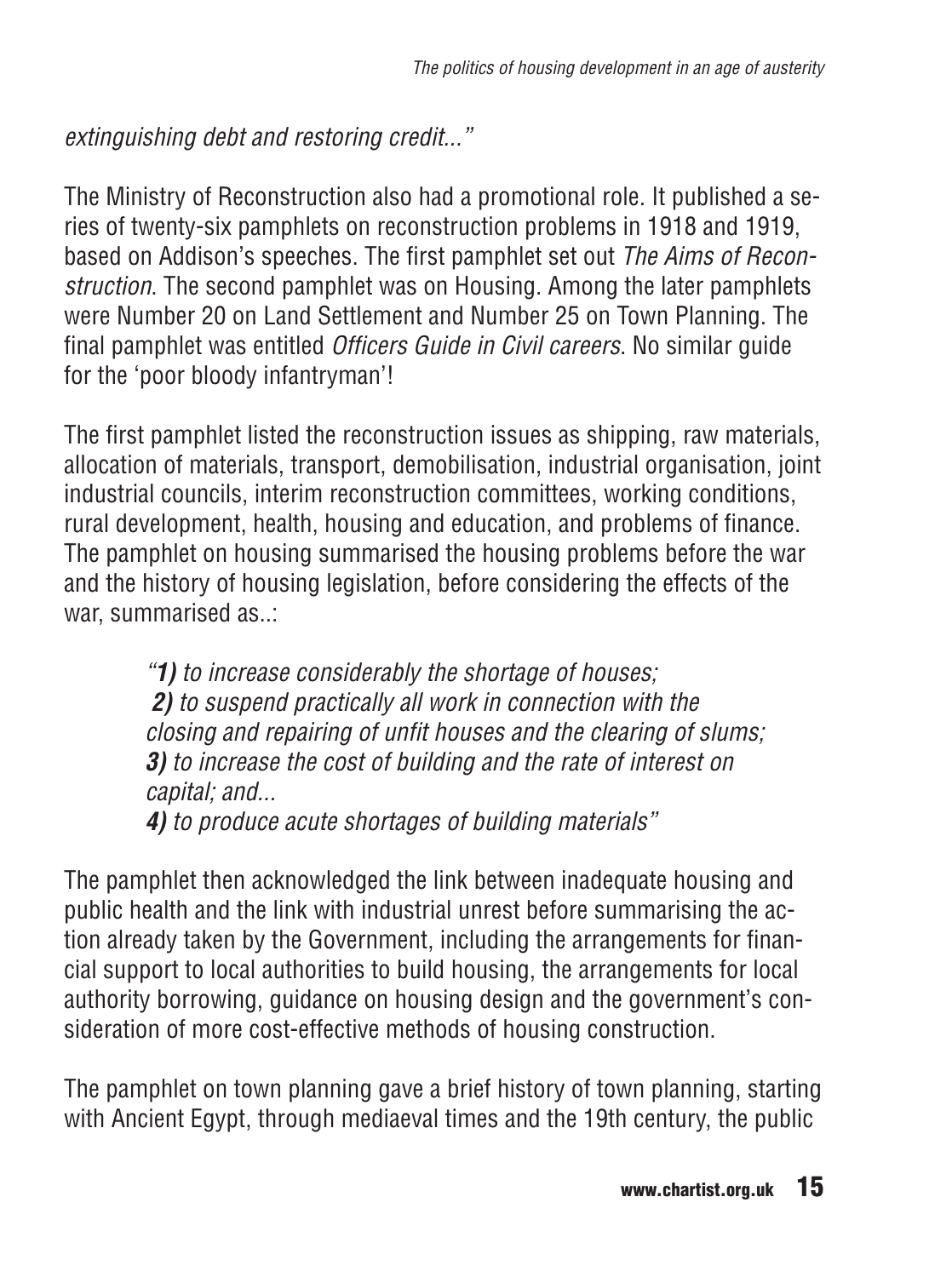health acts and the garden city movement before setting out the planning provisions of the 1909 Act. The pamphlet on land settlement was concerned with the provision of smallholdings, allotments and cottage homes in rural areas for ex-servicemen.

The Labour Party had their own vision of homes for heroes. In June 1918, the party published Labour and the *New Social Order: A Report on Reconstruction*, drafted by Sidney Webb.

The four pillars of their policy were:

*a) The universal application of the National Minimum (wages, working conditions, health, education, housing);*

*b) The democratic control of industry;*

- *c) The Revolution in National Finance;*
- *d) The Surplus Wealth for the Common Good.*

The manifesto also supported the common ownership of land; nationalisation of railways, mines and electricity supply. The Labour Party advocated a national campaign of cottage building by local authorities over three years when the war ends. For their million cottages campaign, councils should buy sites, prepare schemes and get required development consents before the end of the war. The government should supply capital to councils free of interest with a grant sufficient to avoid any cost falling on council rates.

Schemes *"should be worthy to serve as models to other builders - designed with some regard to appearance, not identical throughout the land, but adapted to local circumstances, and soundly constructed, spacious and healthy, including four or five rooms, larder, scullery, cupboards and fitted bath; suitably grouped not more than ten or twelve to the acre, and provided with sufficient garden ground"*.

When the war ended, with Lloyd George re-elected as prime minister with a coalition government, Addison became Minister of Health and took over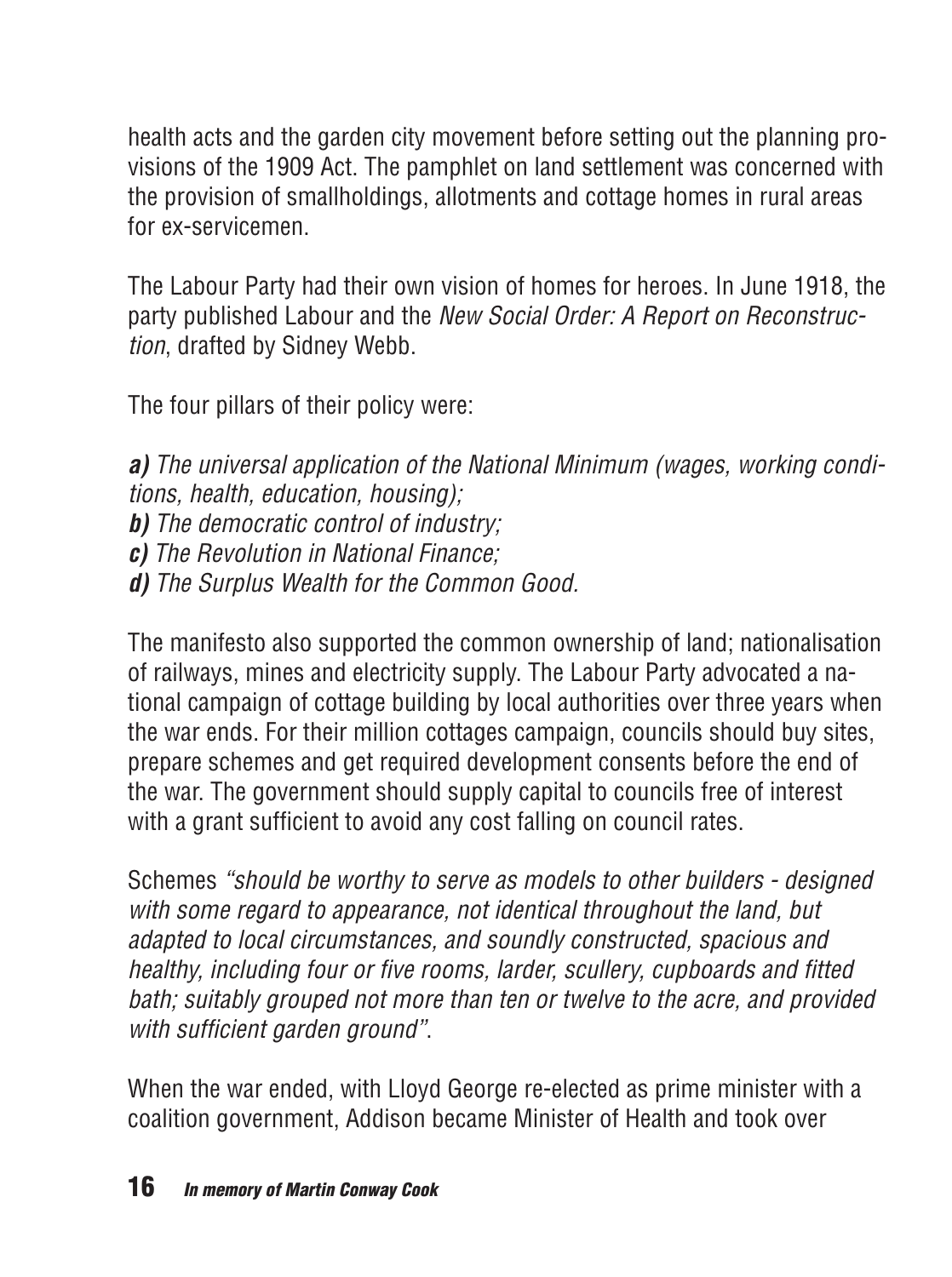housing responsibilities from the Local Government Board. Sir James Carmichael became director of housing with eleven regional housing commissioners. Unwin was appointed chief architect. The Government housing department set out the programme requirements, but it was the local councils who bought sites and managed the building contracts. The target was to build 100,000 homes in the first year and 200,000 in each of the following years to deliver the three-year target of 500,000 homes. However, tenders for only 10,000 homes were achieved by November 1919, a year after the war ended.

A new Housing and Planning Act was passed. Local authorities were required to undertake surveys of housing need and were given a duty to carry out housing schemes to meet these needs. Each local authority had to submit to the Local Government Board the number and nature of the houses to be provided, the extent and location of any land to ne acquired, the average number of homes per acre and the timescale of the proposed scheme. The planning provisions made the preparation of planning schemes within a three-year time limit compulsory for councils with a population of more than 20,000 people. Councils could also adopt plans without requiring the agreement of the Local Government Board. In December 1919, councils were given additional powers to prevent luxury building.

The generous level of grant was however to be short-lived. In July 1919, the chancellor, the Conservative Austen Chamberlain, said that councils should raise funding themselves rather than rely on central government grant. Government had only £15m to fund a programme costing £60m. The grant of £150 a house was made conditional on the house being completed within a year. So with councils able to raise local housing bonds, £20m was raised over the next two years. However, in many areas the programme was delayed for lack of finance. Overall banks provided £67m finance between the end of the war and March 1921. By the second half of 1920, completions were running at 5,.900 a month, but the 100,000 a year target was not achieved until March 1922 – two years late.

The programme was however innovative. Some councils like Camberwell in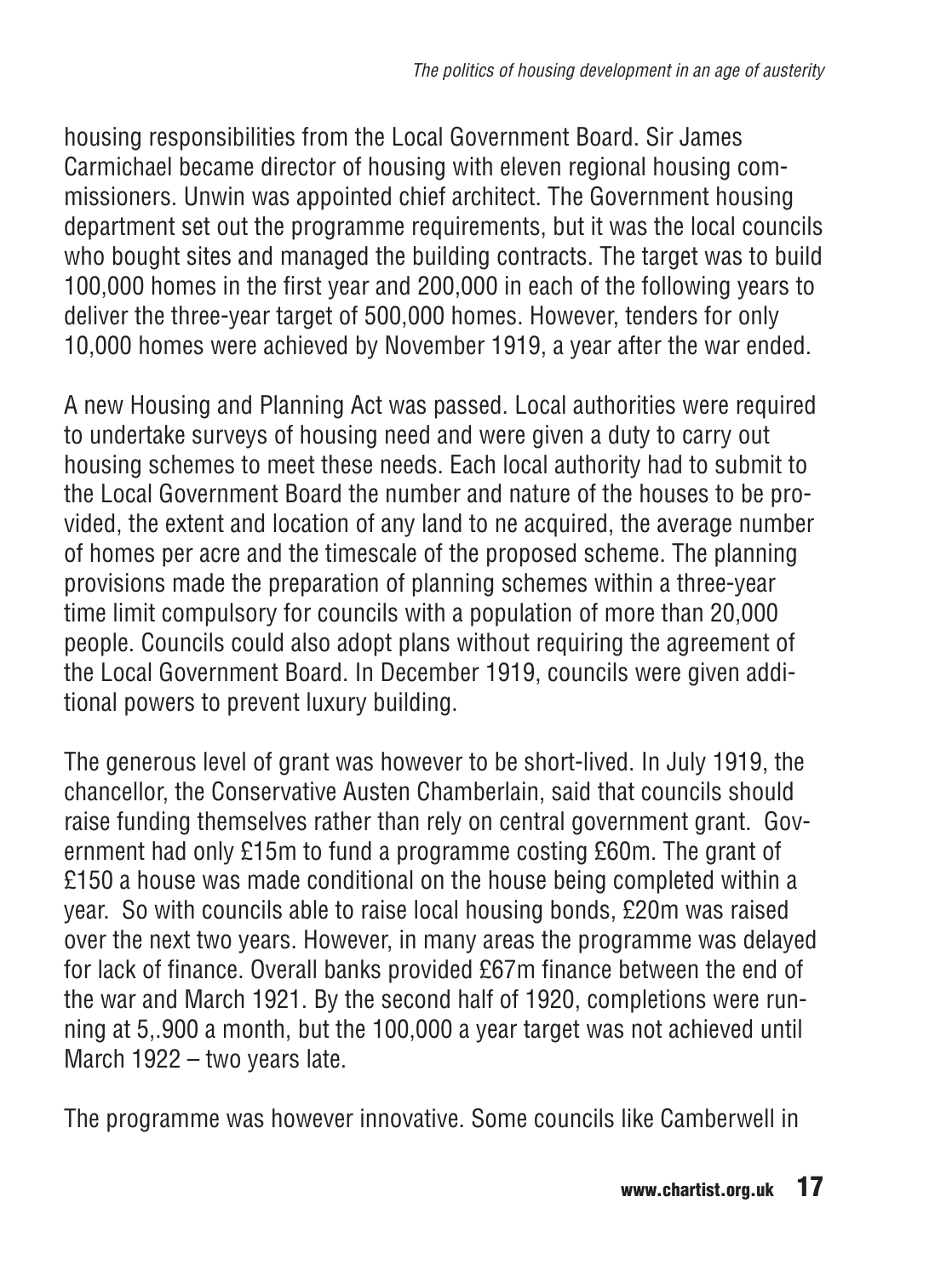South London used direct labour. New materials such as concrete were used to overcome the brick shortage. Steel frames began to be used. A few projects were contracted to building guilds despite the protests of the National Federation of Building Trades Employers.

In March 1921, Lloyd George faced with a need for reductions in Government spending abandoned the subsidised building programme. Addison was replaced by the industrialist, Alfred Mond, who had been First Commissioner of Works. In 1922, Addison published *The Betrayal of the Slums*, criticising Lloyd George's cuts and joins the Labour Party. The 1909 betterment provisions were also dropped in 1920, though later reintroduced in the 1932 Town and Country Planning Act.

In January 1924, Labour came to power and John Wheatley, veteran of the 1915 Glasgow rent strikes, became Minister of Health and took a new Housing Act through Parliament, re-establishing a system of subsidy.

The reconstruction period can be compared against the five criteria for delivery of a housing programme set out in the introduction.

**a***) Councils were empowered to undertake direct development and to acquire land. The Government also took action to ensure supply of labour and materials and to support innovative cost effective methods of construction. b) A code of standards was established by the Tudor Walters report.*

*c) The 1919 Act strengthened the planning powers of local authorities and required urban authorities to prepare plans.*

*d) A generous subsidy was available from central government, at least until the cuts of 1921. Councils were also empowered to raise private finance, without this being subject to central government limits.*

*e) There was a considerable degree of direction of central government resources through the operation of the system of regional housing commissioners. Guidance was given on density and councils were given powers to stop the misuse of resources to develop luxury housing.*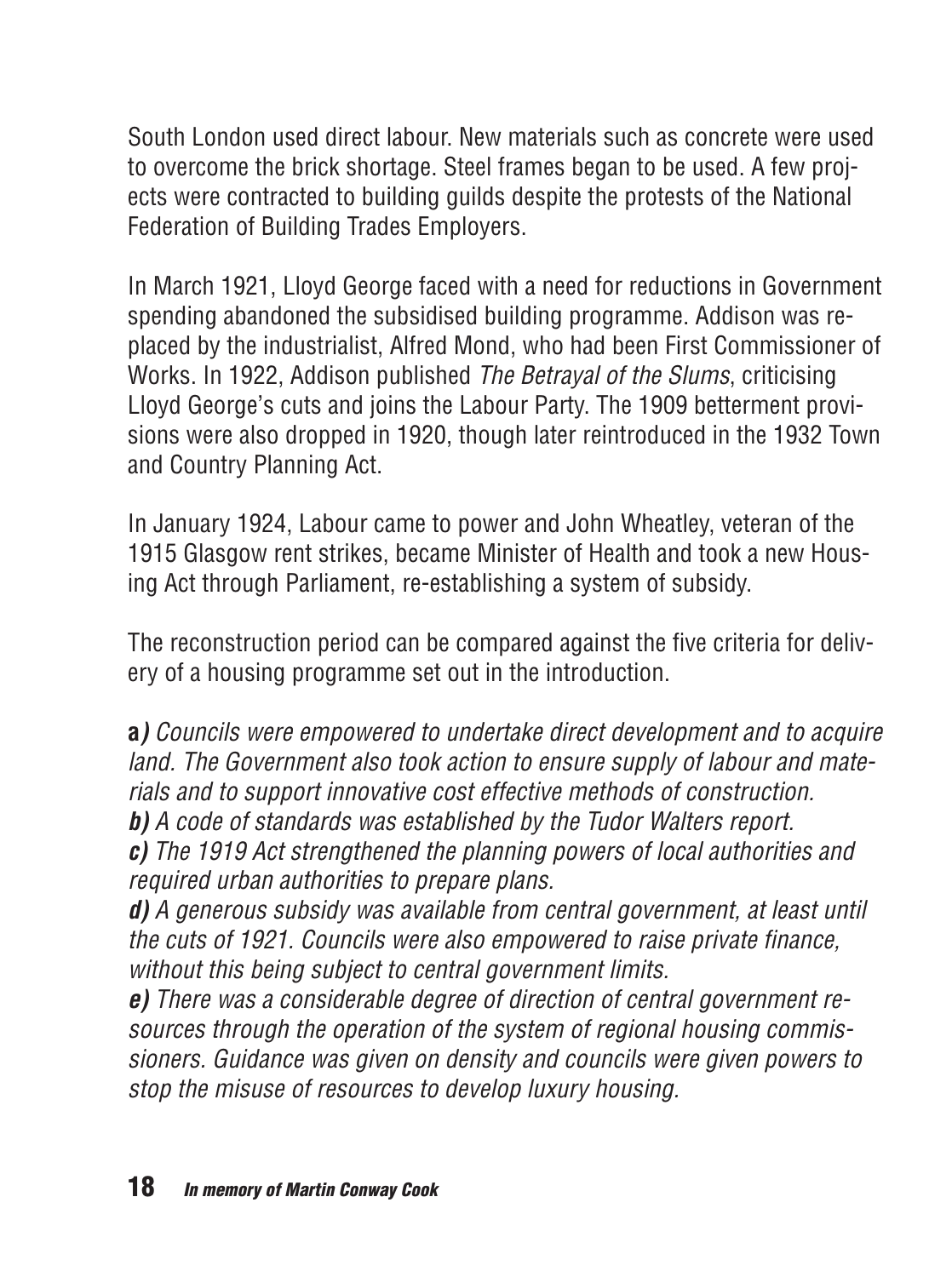#### **Reconstruction after the Second World War**

For most of the interwar period, Government was led by Conservatives, (with the brief exceptions of Labour minority rule in 1924 and 1929-1931) even though for part of the time designated as a National government. From the 1923 Housing Act of Austen Chamberlain Governments relied on private sector provision with the role of the state limited and council housing viewed as residual provision. The Government's response to the 1929-1931 recession was reductions in public sector expenditure rather than investment in public works. The Keynesian arguments coming from both the left – the Independent Labour Party, the Communist Party and the Socialist League, and from Mosley's New Party on the right, which became the British Union of Fascists were rejected. The mid 1930's however witnessed a building boom, with private sector completions peaking at 275,000 and total completions reaching nearly 340,000, before collapsing in 1939. Nevertheless in the inter-war period some 1,112,000 council homes were built compared with 2,866,000 by private enterprise, though this owed more to the initiative of local councils, mainly Labour run, than to central government. The owner occupied sector had however become the chosen tenure of the labour aristocracy as well as of the middle classes. As the conservative Viscount Cecil put it...

*"the ownership of property cultivates prudence. Clearly it encourages thrift, fosters the sense of security and self dependence, and sensibly deepens citizens consciousness of having a 'stake in the country"*

Unlike in the First World War, neither the Chamberlain government nor the Churchill government which succeeded it was to undertake a housing programme during the war. The wartime Governments did however give considerable attention to the need for postwar reconstruction, a programme spurred on by the blitz of 1940-41 which destroyed 200,000 homes and made a further 250,000 uninhabitable.

As early as August 1940, less than a year into the war, the Government's War Aims Committee agreed a statement that included as one of the objectives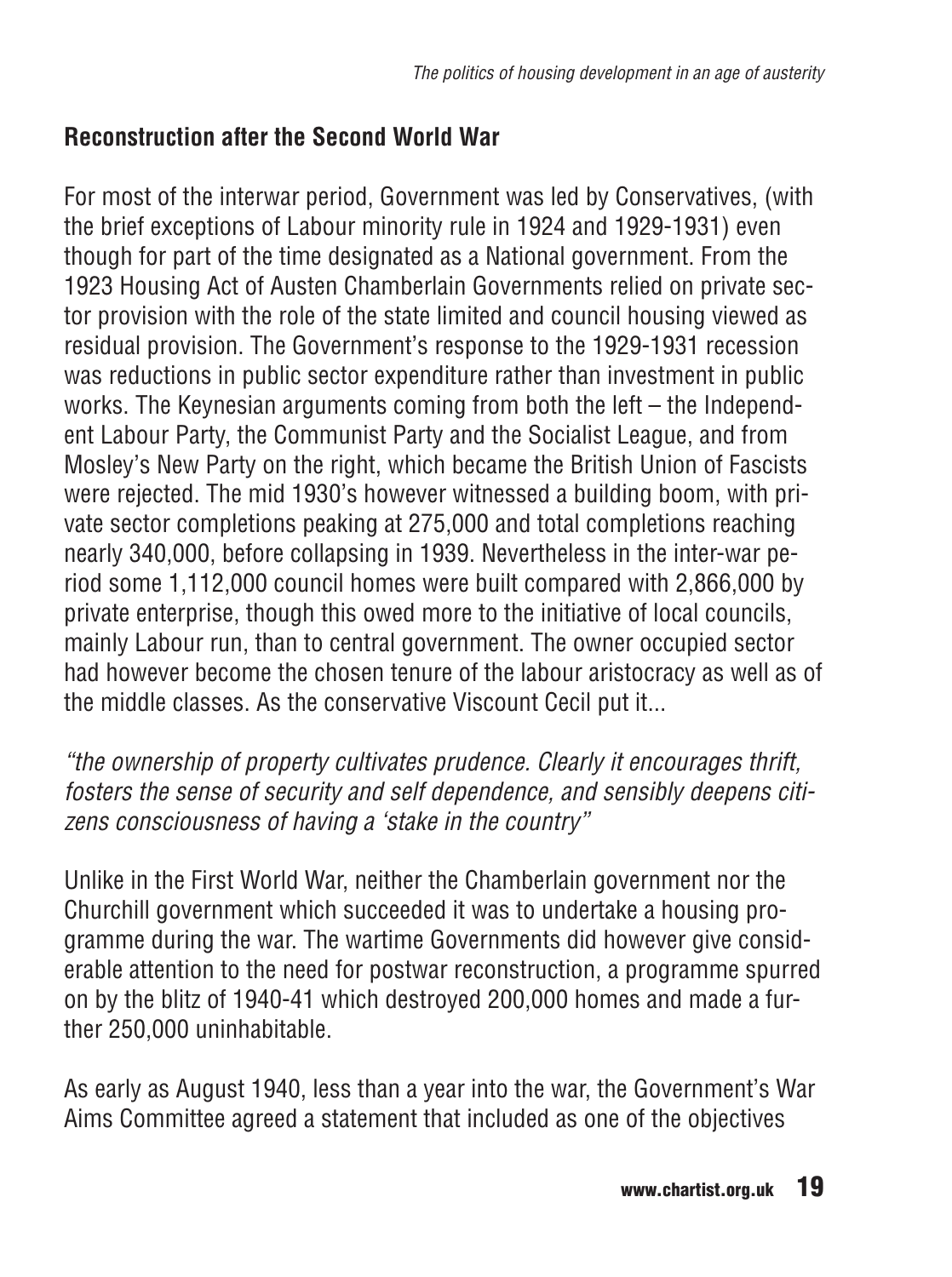*"means of perpetuating the national unity achieved during the war through a social and economic structure designed to secure equality of opportunity and service among all classes of the community"*

Ernest Bevin, the Minister of Labour added "the right to live without fear either of injustice or want".

In December 1940, Arthur Greenwood, deputy leader of the Labour Party, was appointed Minister without portfolio in charge of reconstruction. Greenwood, as a civil servant, had been assistant secretary of the reconstruction committee during the first world war. While Greenwood's role was a co-ordinating one and less directive than Addison's role had been, he nevertheless had a strong cabinet committee, whose 12 members included Attlee (deputy PM), Kingsley Wood (Chancellor of Exchequer), Lord Reith (minister of works), R A Butler. Sir George Chrystal was secretary. The committee was responsible for both domestic reconstruction and re-establishing postwar system of international trade and finance. The domestic remit included 'a review of the machinery for the control and acquisition of land by public authorities and of the arguments for and against nationalisation.'

In February 1941, Lord Reith set up a committee on physical reconstruction. Its initial report concluded that *i) a central planning authority was required; ii) there was a need for a positive policy on agriculture, industrial development and transport; and iii) a structure of regional planning bodies was necessary.*

This support for centralised planning partly reflected the war time crisis. However it should be recognised that it was also derived at least in part from the recommendations of the Barlow Commission on the Distribution of the Industrial Population. Established in 1937 in response to the rise of unemployment in the North, Scotland and Wales during the depression, the commission did not actually report until 1940. The Barlow commission concluded that if industry was to be located in the declining areas, and dispersed away from the growth areas in the South East and West Midlands, wholesale state regulation of land development and the creation of a physical planning system was necessary.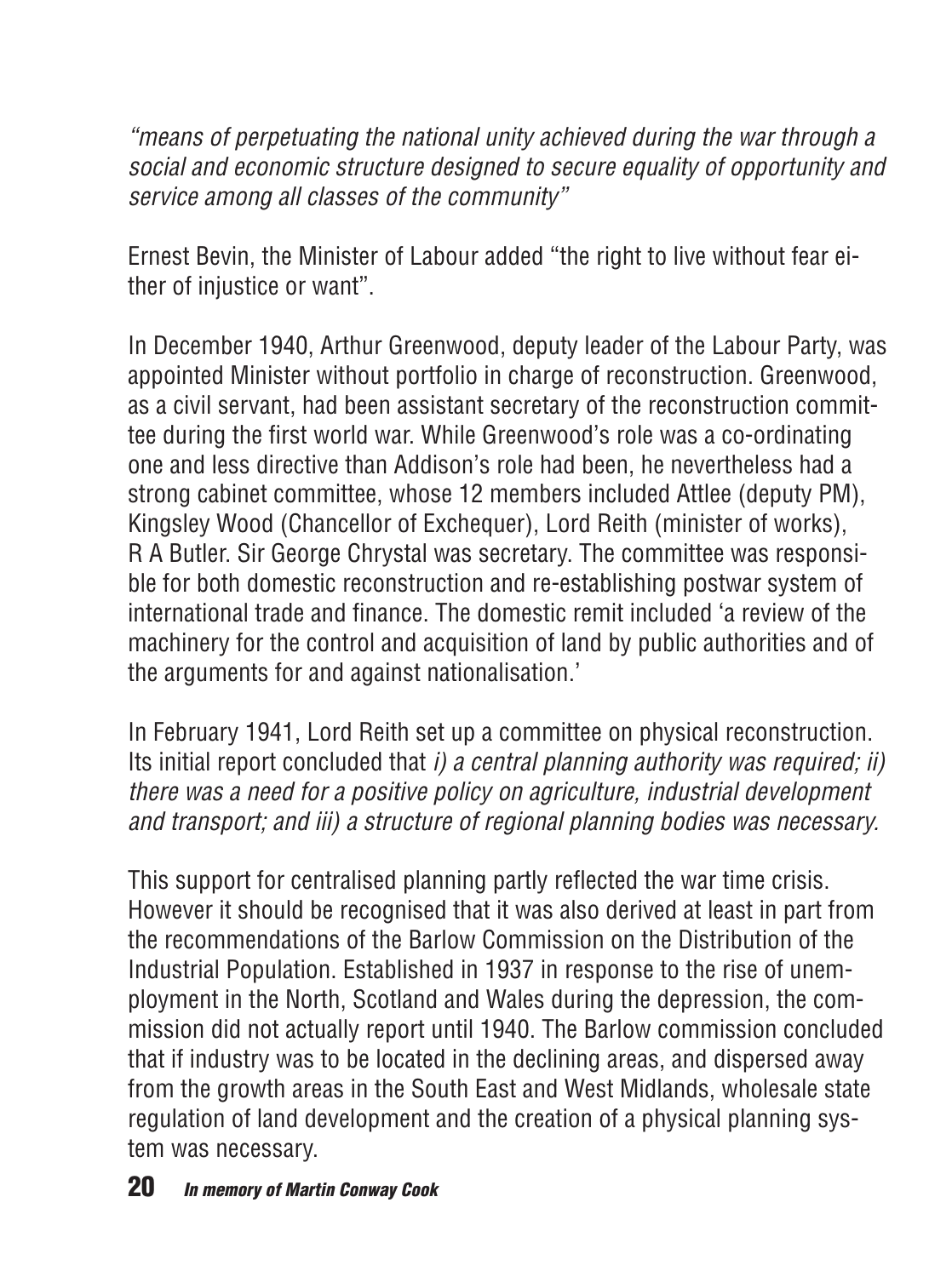In 1941, the Government set up a committee under Lord Uthwatt to consider the issues of compensation and betterment. That committee's interim report of April 1941 assumed that a central planning authority would develop a national plan.

'Planning is seen as not just land use planning but control of economic development through taxation and regulation'. A parallel committee under Lord Justice Scott on the development of rural areas reached similar conclusions.

The reconstruction committee proposed a Ministry of Town and Country Planning and a National Development Executive to direct development. In response, the Government extended the Minister of Works' responsibility to cover planning but did not pursue theDevelopment Executive proposal. In March 1943, the reconstruction portfolio was transferred to Sir William Jowitt, the paymaster general.

Much of the pressure for a reconstruction programme came from the Labour Party. It was generally Labour ministers within the coalition government who took the lead on reconstructions issues. The 1940 Labour Party conference gave the issue considerable attention. Its conference statement argued that

*"There must be a great programme of houses to let at rents which the workers can afford, drastic and rapid slum clearance, and the abolition of overcrowding. There must be ample provision of parks and open spaces, a rigorous planning and control of developing areas, and the constructive preservation of the countryside. The post-war period will, like the last, see a great housing shortage and a demand for new standards. The community must not again be left exposed to the jerrybuilder and the rack-renting profiteer; nor must tenants be left without protection against excessive rents."*

In 1942, the Labour Party published *The Old World and the New Society: A Report on the Problems of War and Peace Reconstruction*. This set out four essentials: Full employment; Rebuild Britain to standards worthy of men and women who have preserved it; Organise social services – health, education,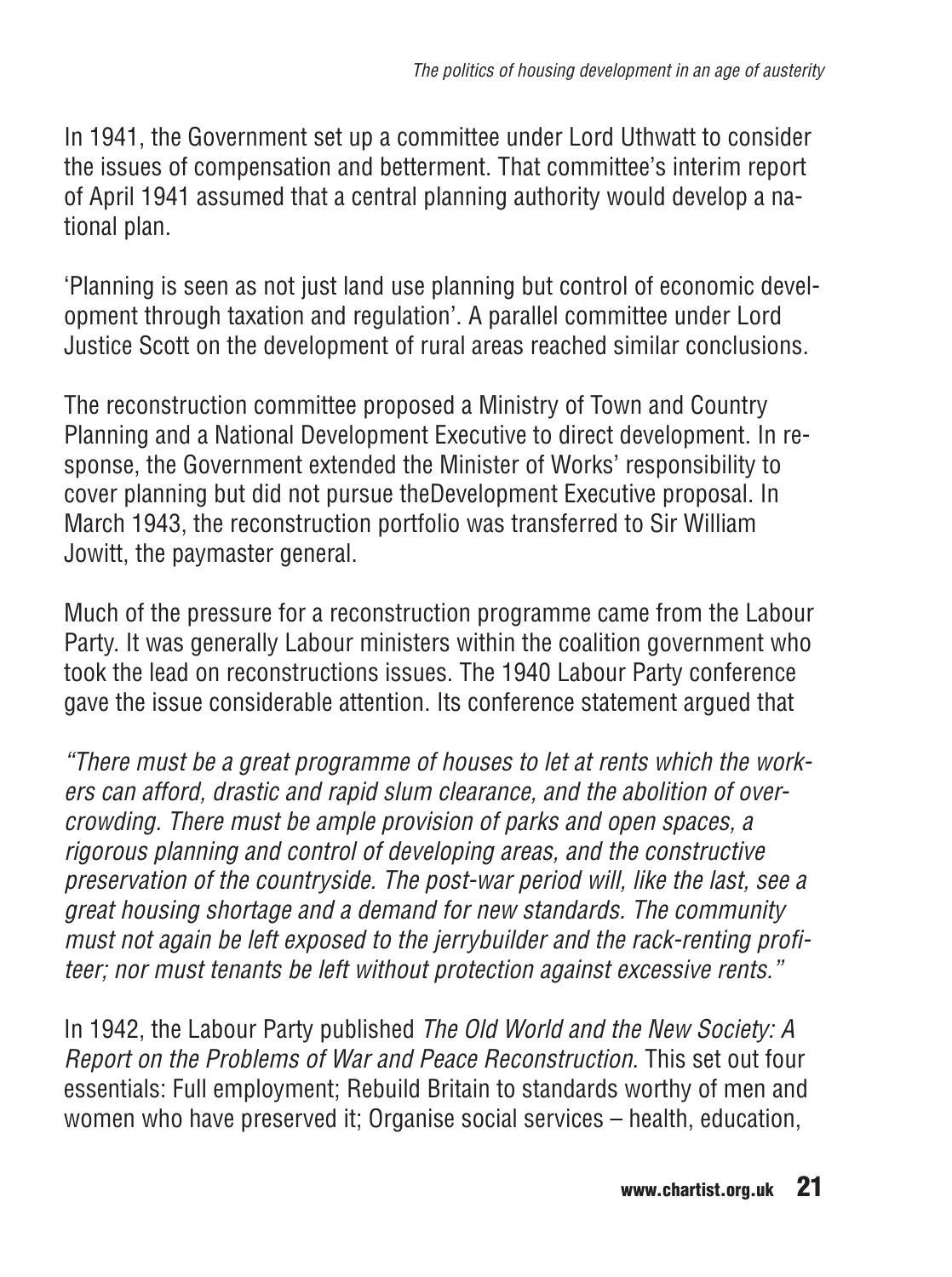nutrition and care in old age for all citizens; and Educational opportunities for all citizens Its specific proposals included the following:

*"The Labour Party can contemplate no effort of reconstruction in which considerations of equity are not paramount… Equity means that there is a reasonable standard of life for all. The basis of democracy is planned production for community consumption...the main wartime controls should be maintained to avoid the scramble for profits which followed the last war"*

The report argued that Ministries should prepare plans for rapid transfer of labour and material to peacetime requirements and that Local authorities should start drawing up plans for rebuilding urban areas.

These proposals were to be firmed up in the 1945 election manifesto *Let us Face the Future.*

*"Labour will proceed with a housing programme with the maximum practical speed until every family in this island has a good standard of accommodation. This may well mean centralised purchasing and pooling of building material and components by the State, together with price control. If that is necessary to get the houses as it was necessary to get the guns and planes, Labour is ready. And housing ought to be dealt with in relation to good town planning – pleasant surroundings, attractive lay-out, efficient utility services, including the necessary transport facilities."*

*"Labour believes in land nationalisation and will work towards it, but as a first step the state and local authorities must have wider and speedier powers to acquire land for public purposes wherever the public interest so requires. For the purposes on controlling land use under town and country planning, we will provide for fair compensation but will also provide for a revenue for public funds from betterment."*

The years 1942 and 1943 saw a range of government initiatives, which contributed to establishing a governance framework for the postwar period. The August 1942 Uthwatt report on compensation and betterment, concluded that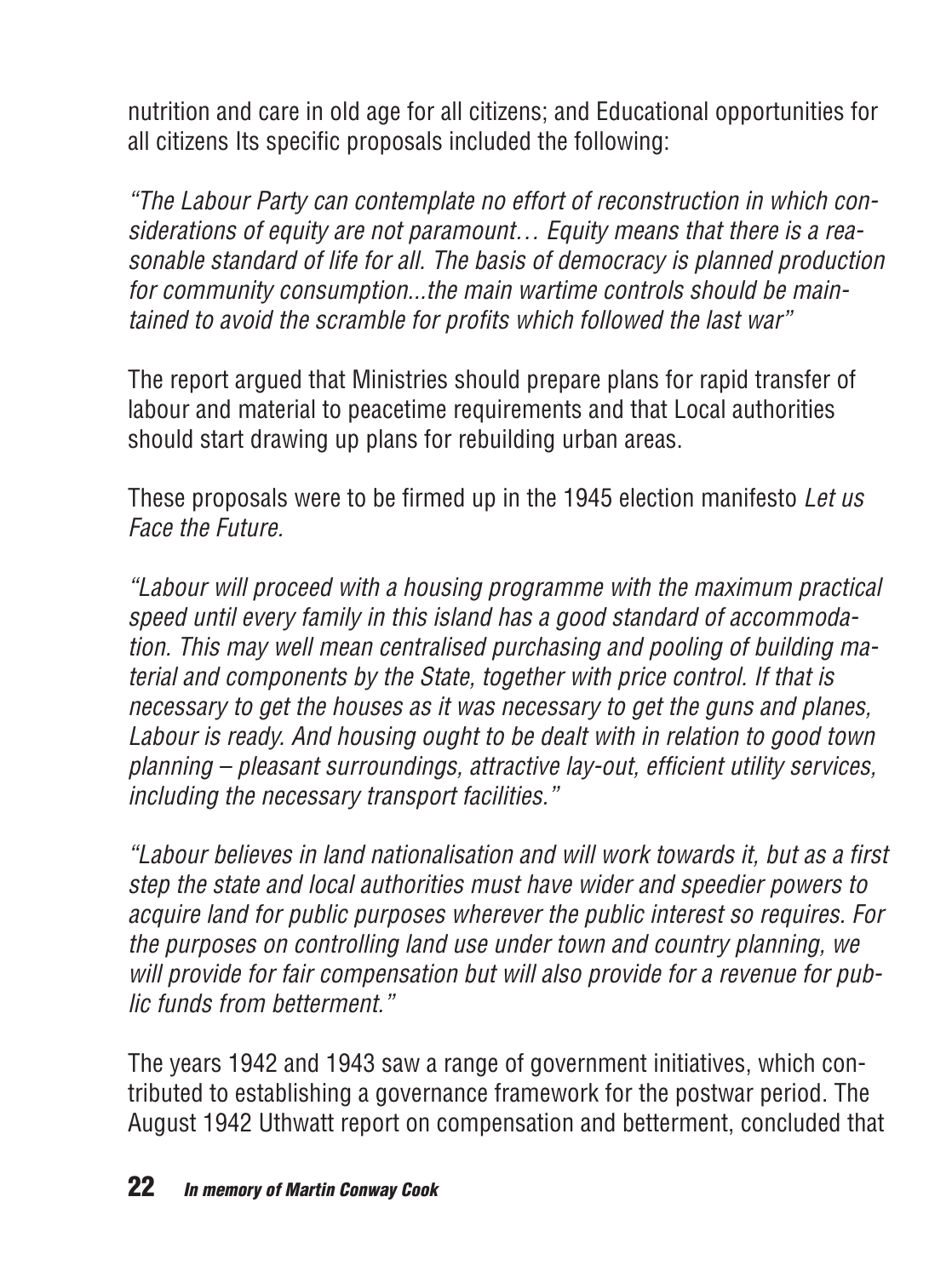a national system of planning control should be introduced with development control decisions should being made by local planning authorities. It would therefore be necessary for landowners to be compensated for loss of development rights. However, the report concluded that there should be taxation on betterment of developed land where increase in value is due to 'public action'.

In December 1943, the Government published a Memorandum on *The Process of National Planning*. This proposed that...

*a) restrictions against change of use of land without approval be introduced and that licenses would be required for development or redevelopment b) that local authorities be required to produce plans for development of their areas and that these plans should be based on surveys; and c) a Land Commission should be established to acquire land for development.*

A subsequent Statement on *Control of Land Use* the following year raised the key issue: whether to tax all gain in value or just gain in value attributable to planning consent. By October 1945, the Whiskard committee established to work out the details of a compensation and betterment scheme produced its proposals. Land would be restricted to existing use unless planning consent was grantedfor change of use. Betterment would be levied on development gain. Compensation would be paid at 50% of difference between existing use value and market value as at March 1939.

With Labour returned to power in 1945, after the end of the war in Europe, most of the planning measures developed during the wartime period, were brought into effect, though it was not until 1947 that the Planning Act nationalised development rights and brought in the requirement for local councils in publishing development plans to allocate land for specific uses, on the basis of which applications for development would be determined, the system since known as development control - a system which remains in operation. The 1947 Planning Act also established theof Central Land Board, originally called Land Commission, to acquire development land and administer compensa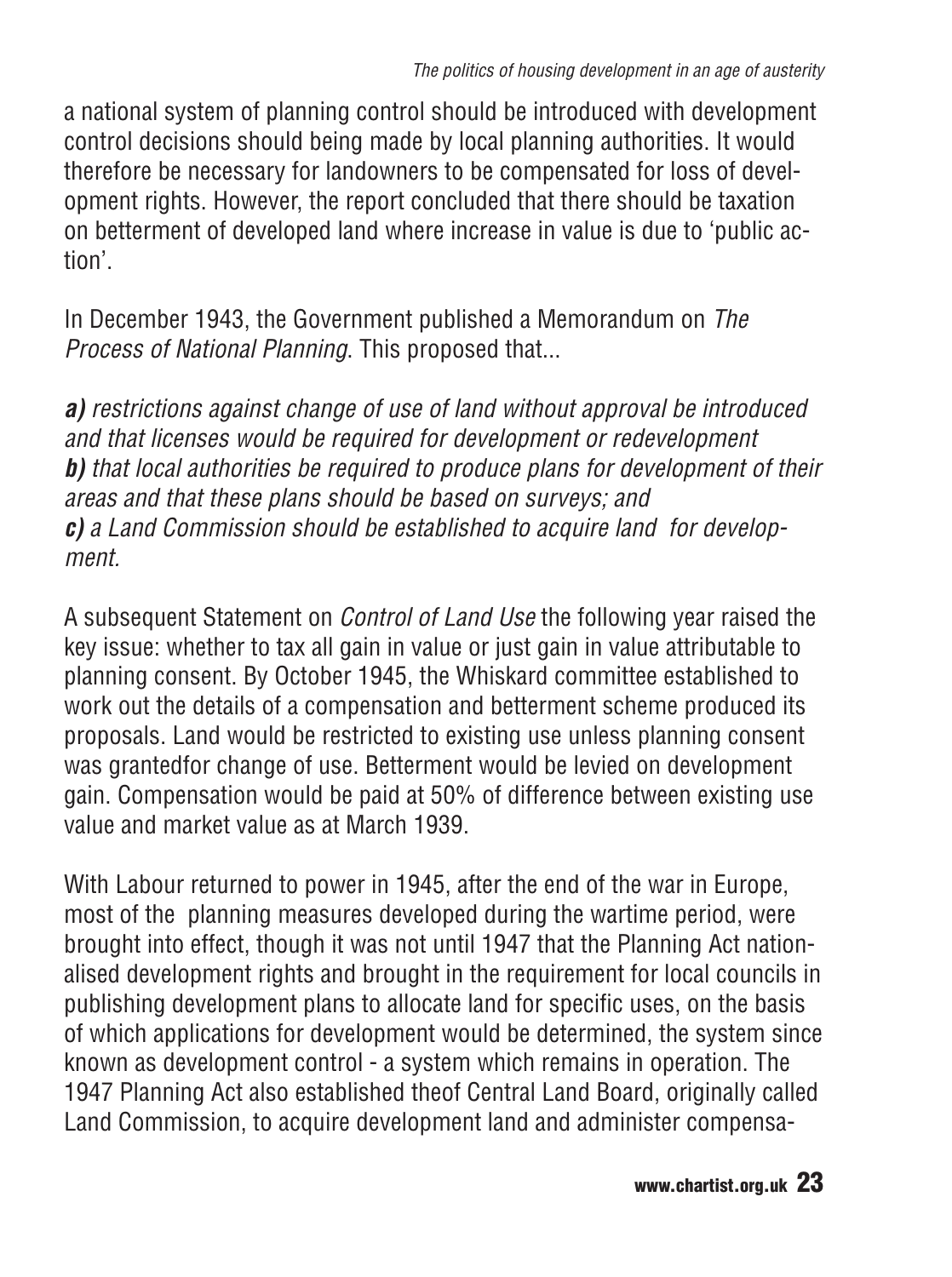tion the and betterment scheme. Though the proposed regional land boards were never established, a £300m budget for compensation to landowners for loss of development rights was established with compensation to be at current market value rather than the prewar 1939 value as had originally been proposed. The development charge on value increments arising from planning consent was 100% as compared with the 50% rate in the 1909 Act. The 1946 Compulsory Purchase of Land Act expedited compulsory purchase of land and overcame past problems of acquiring land in multiple ownership.

As well as developing the detail of mechanisms for a new planning regime, the wartime government also prepared its plans for a postwar housing programme. In 1942, the Minister of Health, Ernest Brown, accepted there was a need for a postwar programme of three to four million homes, half of which were required to replace unfit homes. An initial target of 80,000 new homes was set for the first year after the war. The wartime government produced a number of reports on how this would be achieved – the Scott report of August 1942 on building in rural areas, the Dudley report of 1944 on housing standards, and Lord Reith's 1944 report on New Towns. The new towns report led to the 1946 New Towns Act, which envisaged 24 new towns with a total population of two million people. Eight of the initial 14 were to be around London, with the remaining six to be in regional development areas in the Midlands, Durham, Wales and Scotland. The Dudley report increased the space standards from the 750 square feet standard in Austen Chamberlain's 1923 Act to 900 square feet. However it also recognised the potential for homes to be provided in both low and higher rise flats, moving away from the Tudor Walters report's presumption in favour of two storey dwellings. This was later incorporated into the Government's 1944 Housing Manual.

With the election of a Labour government, Nye Bevan became Minister of health with housing responsibilities. Lewis Silkin, who had been chairman of the London County Council housing committee, became Minister of Town and Country Planning. Bevan in contrast with the position taken by interwar administrations, wanted 75% of the new housing to be built by councils, though in practice this meant that they were built by private contractors under con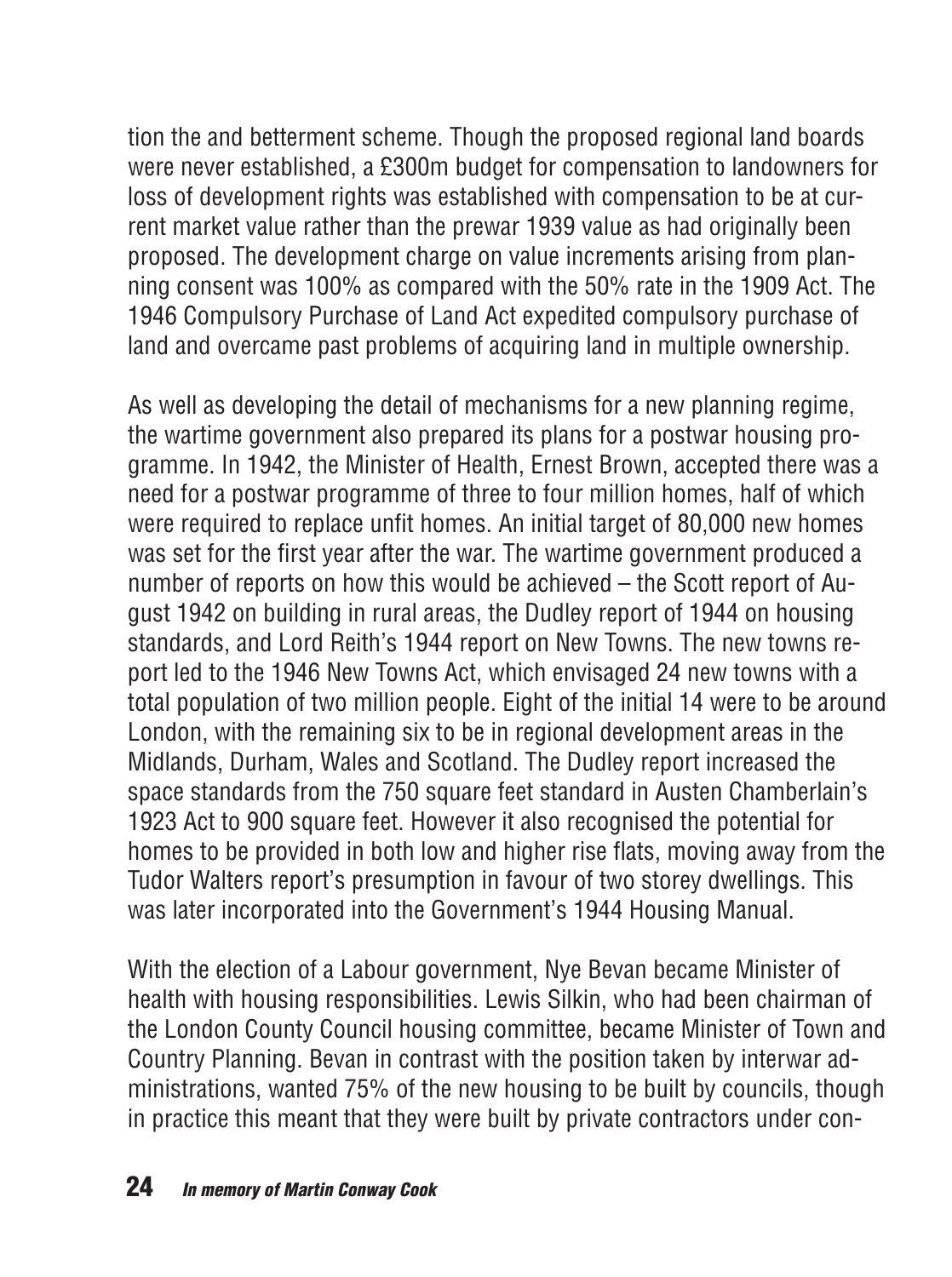tract rather than by direct labour. Bevan trebled the subsidy for council housing, with three-quarters of the cost being paid by central government and a quarter from the council rates. While Bevan focused on permanent new housing, the wartime prefab programme of emergency housing was continued. In 1946, the first full year after the end of the war in Europe, some 55,400 homes were completed. The programme peaked at 227,000 homes in 1948. In the budget cuts of 1948, the target was cut to 140,000 though completions actually stayed in the 190,000's until the fall of the Labour government in 1951. The output however still fell far short of the prewar peak of 340,000 homes a year. Bevan of course argued that he was interested in quality as much as quantity – "We shall be judged for a year or two by the number of houses we build. We shall be judged in ten years time by the type of houses we build".

As in the first world war, the second world war saw the building up of a cross party consensus in favour of national planning, public sector leadership and government investment in reconstruction. The development of a new framework for housing and planning was part of a cross party movement towards an enhanced role for the state, which included the Liberal Lord Beveridge with his report on social insurance and the Conservative Rab Butler's 1944 Education Act. What is significant throughout the wartime period is the extent of involvement in and lobbying for reconstruction by the organised professions, and in fact by a range of citizen groups reflected in both newspaper media and publishing. All parties saw the planning of a better postwar future as one of the fundamental preconditions for winning the war – as reflected in the original Government War Aims of 1940. The war saw a plethora of pamphlets advocating reform. As early as 1941, Kegan Paul published a series of 12 pamphlets on *The Democratic Order*, edited by Francis Williams, who was to be Attlee's press secretary and biographer. The series included Ritchie Calder's *Start Planning Now* - *A Policy for Reconstruction* and Frank Pick of London Transport's *Britain Must Rebuild*: *A Policy for Regional Planning*. The Pilot Press published in 1944 and 1945 a series on post-war planning – *Target for Tomorrow*, with Beveridge, Julian Huxley and Sir John Boyd Orr as the editorial board, and which included a volume on *The Rehousing of Britain*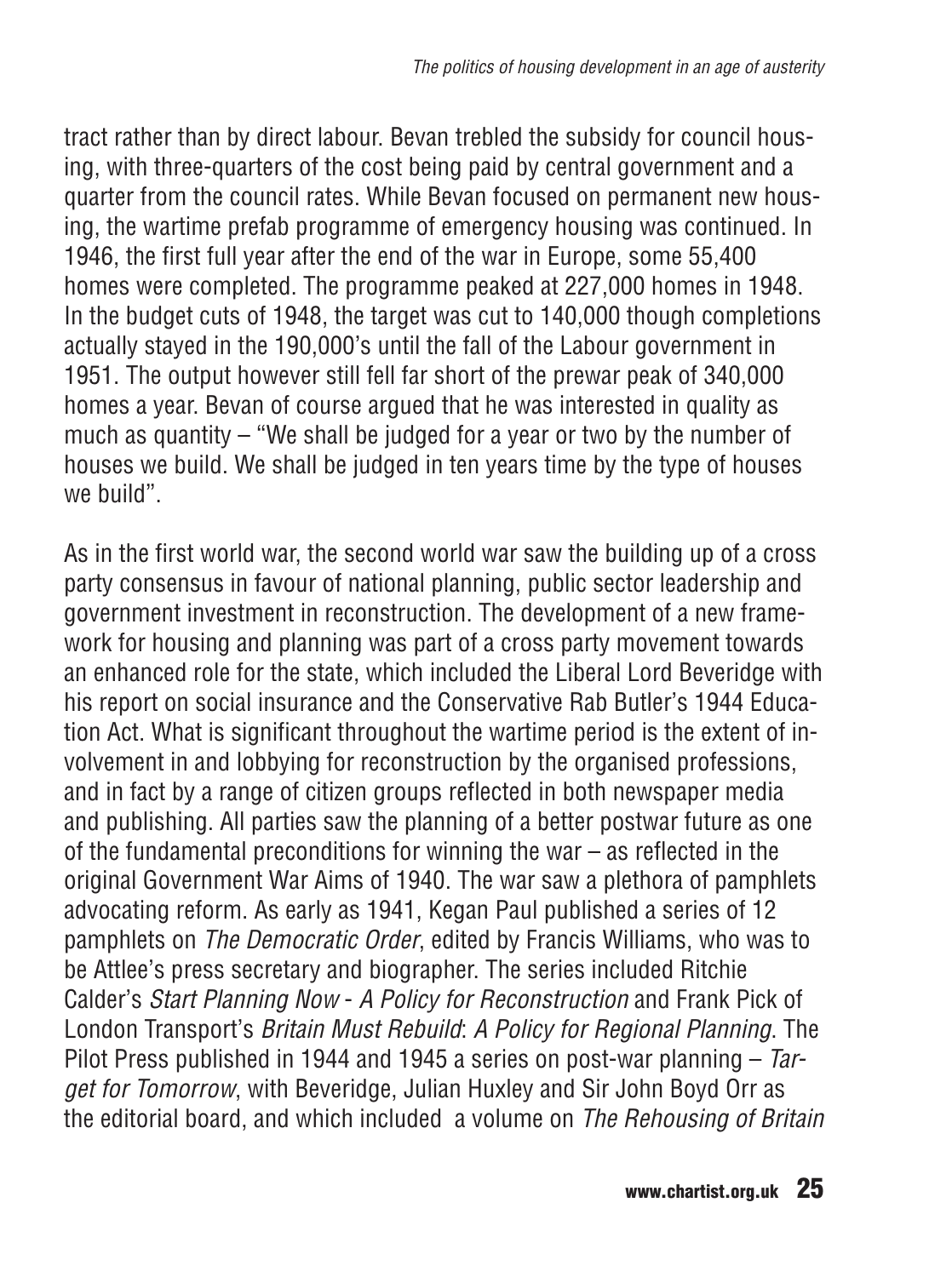by John Madge, and a volume on *A Plan for Town and Country* by Flora Stephenson and Phoebe Pool. Penguin published in 1943 Country and Town, a summary of the Scott and Uthwatt reports by the historian G M Young. Faber published for the Town and Country Planning Association a series of twelve pamphlets in its *Rebuilding Britain* series, with an impressive list of authors including F J Osborn, G D H Cole, Clough Williams-Ellis, Lewis Mumford and Seebohm Rowntree. The Fabian Society, long an advocate of centralised planning produced three volumes of essays – *A Plan for Britain* in 1943, *Can Planning be Democratic* in 1943, and *What Labour Can Do* in 1945. The Liberal Ernest Simon produced his own *Plan for Britain* in 1945. RIBA contributed its own pamphlet on *Rebuilding Britain* in 1943.

In addition of course there were the two Abercrombie reports of 1943 and 1944 on *Planning for the County of London and for Greater London*. Throughout the wartime period, there was a series of books promoting the virtues of town planning. The TCPA published volumes of conference papers, including *Replanning Britain* in 1941 and *The New Planning: Re-development and Re-location* in 1945. Thomas Sharp published *Town Planning i*n 1940; Gilbert and Elizabeth McAllister *Town and Country Planning* in 1941, with a foreword by Greenwood, Abercombie's *Town and Country Planning* in 1943 and Cole's *Building and Planning in 1945*. The Association for Planning and Regional Reconstruction published in 1945 *Maps for the National Plan*, as a background to the Barlow, Scott and Beveridge reports.

It is perhaps not surprising that with this degree of public concern and interest, that the wartime and postwar governments gave such priority to reforming both housing and planning systems. Added to this intellectual and professional lobby was of course the immediate and politically sensitive issue of the extent of dereliction and homelessness, especially in London and the mass squatting campaign led by the Communist Party, which won considerable support. There was however a widespread belief that Government had a responsibility for ensuring that the limited resources available in this period of austerity were fairly shared. Rationing was to continue until well into the 1950s.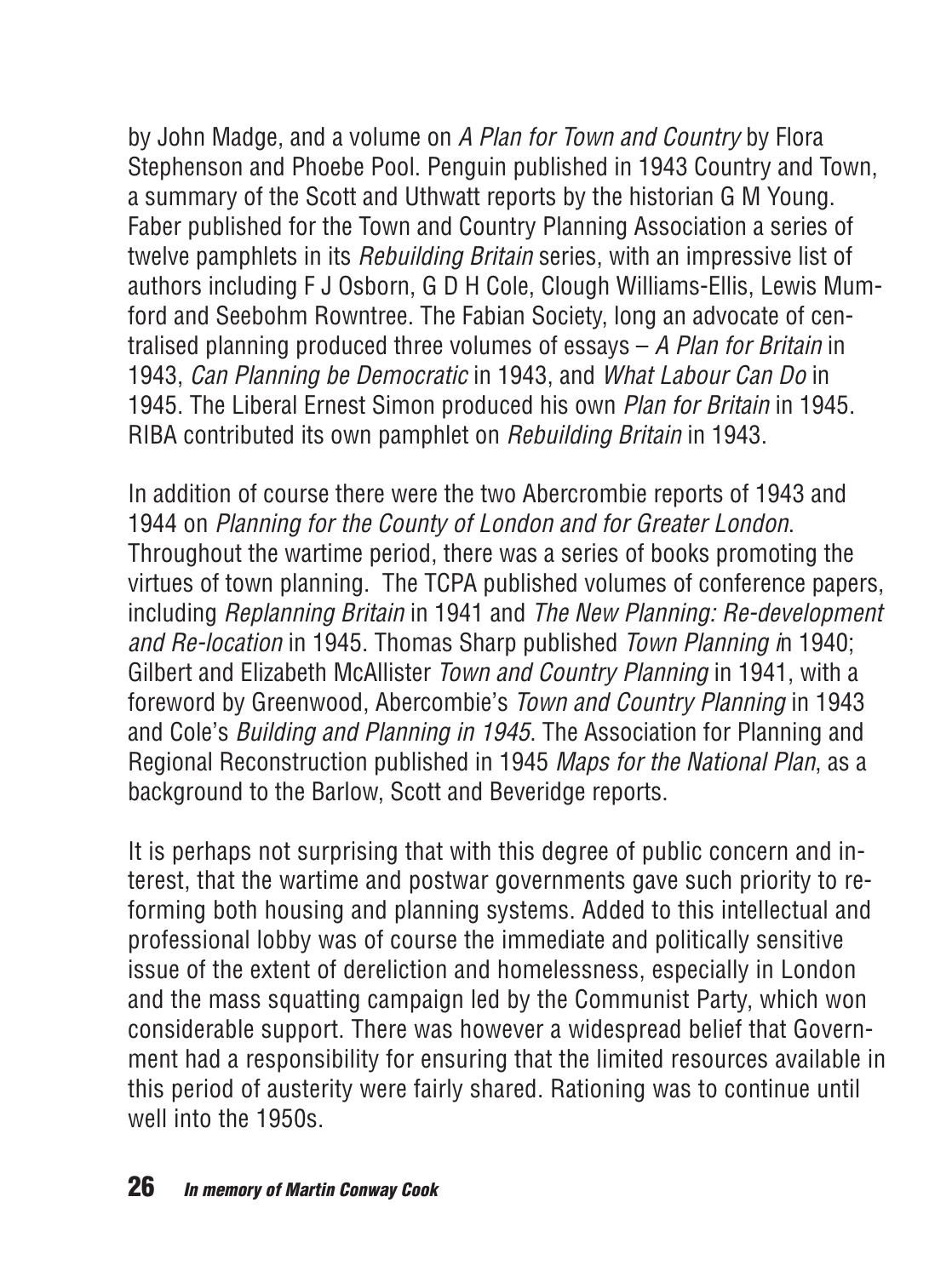It is now possible to assess the reconstruction framework in this second reconstruction period against the criteria introduced earlier.

*a) The Central Land Board and the New Towns programme both generated the release of land for development and ensured that major new development was located in appropriate areas. The 1946 Compulsory Purchase of Land Act assisted councils in acquiring land for housing purposes.*

*b) An upgraded code of standards was adopted in the Dudley report and promoted through the Government 1944 Housing Manual.*

*c) The 1947 Town and Country Planning Act established a new framework for plan-making, while the New Towns programme linked major new development to programmes of social and transport infrastructure and employment generation. The financial mechanisms for New Town development ensured that the value arising from new residential development supported the construction of community infrastructure in the manner originally envisaged by Ebenezer Howard.*

*d) The level of subsidy between 1945 and the reductions in 1948 sustained a significant programme of council housing, while finance was also available for private housing, though housing targets were not achieved in full. The betterment arrangements brought in by the 1947 Act also provided revenue, though with a 100% development charge on the value increment arising from planning consent, it removed the incentive on landowners to bring land forward for housing development.*

*e) The betterment arrangements were intended to act as a framework for ensuring public benefit from the development of private land.*

In summary, it can be concluded that while a comprehensive framework was in place, that the framework needed significant resources to operate and that this could not be sustained by central government. Moreover, there was a gradual breakdown in the relationship between state and market, with the Conservative Party elected to power in 1951, while maintaining a programme of council building and the New Towns programme, nevertheless seeing a greater role for the private housebuilder and wishing to reduce some of the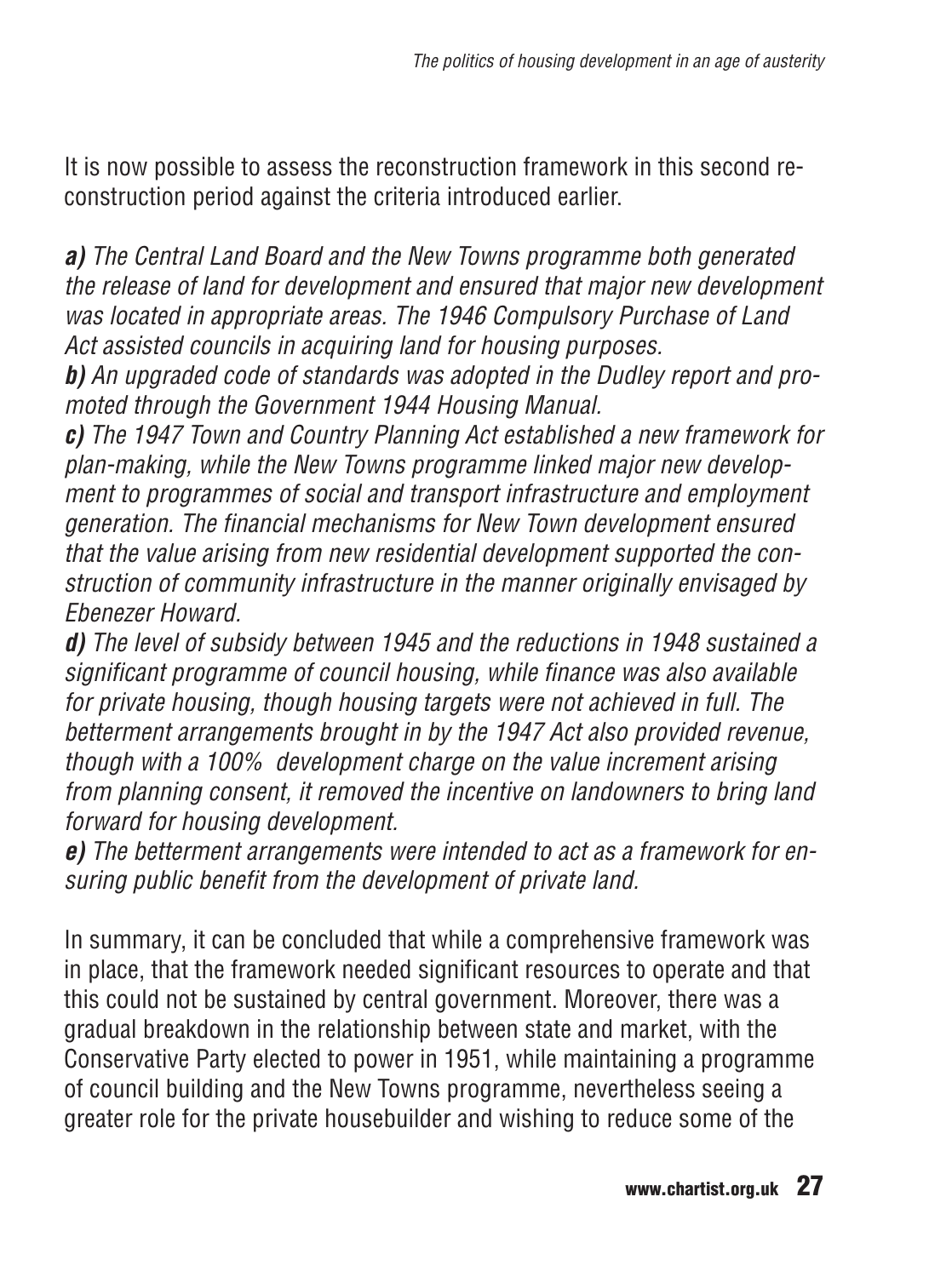burdens on the private market imposed by the 1947 regime. Nevertheless the fundamental principle of the nationalisation of development rights, the leadership role of local authorities and the role of local councils in building and managing homes was maintained – at least until 1979.

#### **The Challenge of Reconstruction in the 2010s**

By the time of the recession of mid 2008, the UK had experienced nearly twenty years of neo-liberalist economic policy, a key component of which was the abandonment of the consensus on housing and planning policy and the balance between the roles of state and the market that had operated between 1945 and 1979. The 1947 Act remained in place. In 1961, the Parker Morris report introduced new standards for council housing. The 1964 Labour government reinvigorated the council building programme with more generous subsidy system in 1967, but the Conservatives 1972 Housing Finance Act reduced the subsidies and sought to encourage owner occupation. The Conservatives 1973 Housing White Paper envisaged an increased role for housing associations. Labour in coming to power in 1974 again sought to increase the council building programme and councils were encouraged to acquire privately rented homes, but with the financial retrenchment required by the International Monetary Fund in 1978, the local authority housing investment programme was cut. Labour also introduced the Community Land Act and later the development land tax, a regime which was unsuccessful and was abolished in 1979. The 1977 Housing Green Paper had already looked to a greater role for the private sector, but it was the coming to power of Margaret Thatcher in 1979 that brought about the fundamental policy shift.

The 1980 Housing Act both introduced the statutory right to buy for council tenants and deregulated the private rented sector. The Parker Morris standards were scrapped. The Conservative government also further reduced the level of housing investment with councils being allocated less than a half of the investment resources they claimed they needed. By the early 1990's new council building had been reduced to a trickle, with the housing association building programme funded through the Housing Corporation not meeting the deficit.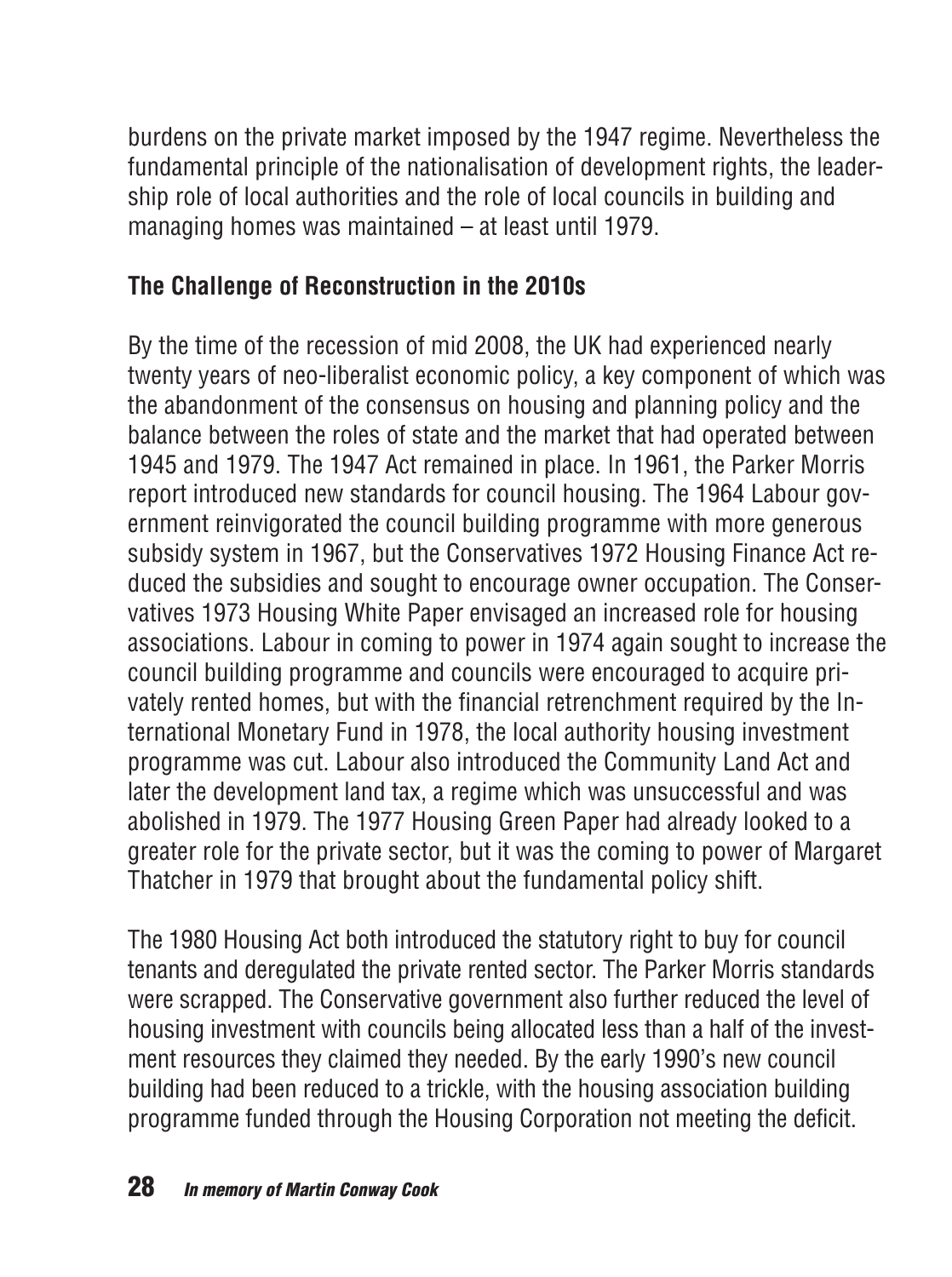The 1990s and 2000s, under Conservative and Labour governments also saw the transfer of many local authorities' housing stock as bulk transfers to housing associations. In other cases, the management of council housing was contracted out to private companies, housing associations or Arms Length Management Organisations (ALMOs). Councils no longer acquired land for clearance or development, and with the end of specific regeneration funding streams, council estates requiring regeneration, whether demolition and replacement or improvement, were increasingly transferred to private developers and housing associations. Estate regeneration became dependent on private sector involvement, often packaged under the Private Finance Initiative (PFI) programme.

The Housing Corporation programme for funding new social rented homes shifted from a system of 100% grant (the public funding regime) to a mixed funding regime which relied on housing associations to cover about a third of capital costs from borrowing from the private sector against future rent income. As government subsidy was reduced, the proportion of capital costs met by subsidy was reduced to about 30% on average. In many areas housing associations developed new rented housing without any government subsidy, relying on contributions from private developers negotiated by the local planning authority as planning gain, generally known as section 106 agreements after the clause in the 1990 Town and Country Planning Act. Moreover with the government focusing on increasing access to home ownership, the Housing Corporation used increasing proportions of its programme to support marginal home ownership schemes such as shared ownership and the open market homebuy initiative. By 2009, housing completions had fallen to 117,000 a year, of which only 25,000 were by housing associations. This compared with the Government's own target of 240,000. The Government at one point had a target of completing 70,000 affordable homes each year, though this fell to 55,000. This target however included shared ownership housing as well as social rented housing.

In 2007, the Government, following on from the Barker reports on housing supply and planning, placed the blame for the collapse of housing construc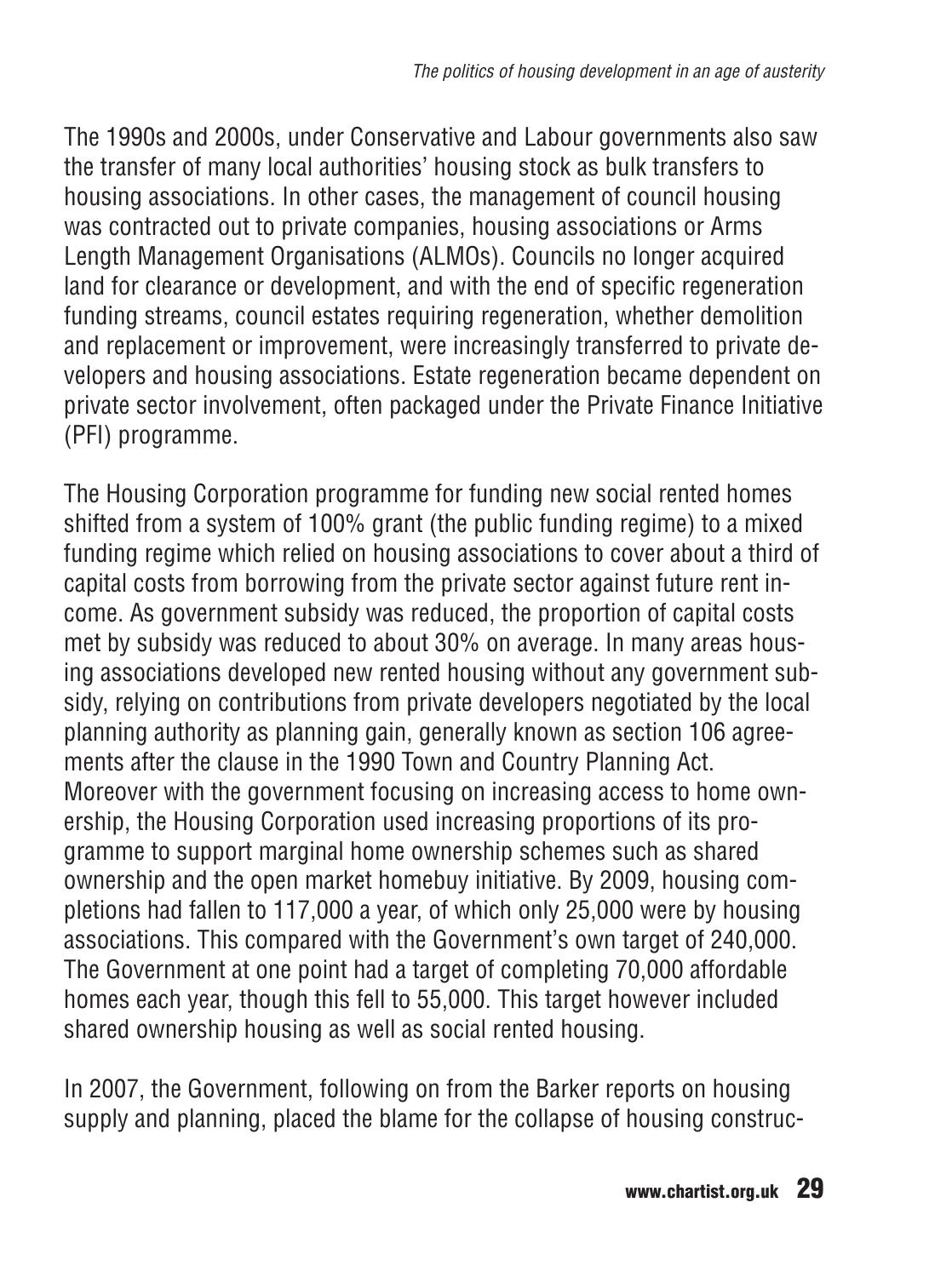tion and the shortage of affordable housing on the planning system. By mid 2008, it was clear that there were more fundamental problems – with the collapse of the housing market, the lack of profitably led to housebuilders pulling back on their building programmes, while the dramatic reduction in the availability of mortgage finance led to a fall off in house purchase transactions. A number of major house-builders went into serious financial difficulty – Wimpey's share price falling by over 90%. House prices fell on average by nearly 20% in a single year. However, with mortgage finance falling and lenders requiring much higher deposits, the fall in house prices failed to make the housing market more affordable, and for the first time in decades there was a fall rather than an increase in the proportion of households in England who were owner occupiers.

The neo-liberal agenda of successive Conservative and Labour governments had led to an increasing reliance on the private sector both to fund affordable housing and to fund or at least part fund transport and social infrastructure such as schools and health facilities. With the fall in residential values, this was no longer possible. Housing associations had also been encouraged to diversify their activity into both shared ownership housing and market provision. The Housing Corporation's financial regulation was relatively weak, and some associations became overextended, especially when negotiating development finance became more difficult and more expensive. This paralleled the weakening of regulation of the banks and building societies, with the Financial Services Agency not realising the extent to which banks and building societies, mostly now demutualised were indulging in unsecured lending and short term financing.

The British government's main response to the combination of credit crunch and recession was to rescue the failing banks and building societies, so Northern Rock was acquired outright and other struggling banks were recapitalised – in fact lent money by the taxpayer. In some cases the Government acquired significant equity stakes - for example in the Royal Bank of Scotland. The Government also allowed the Homes and Communities Agency, which in December 2008 had taken over the role of the Housing Corporation, to bring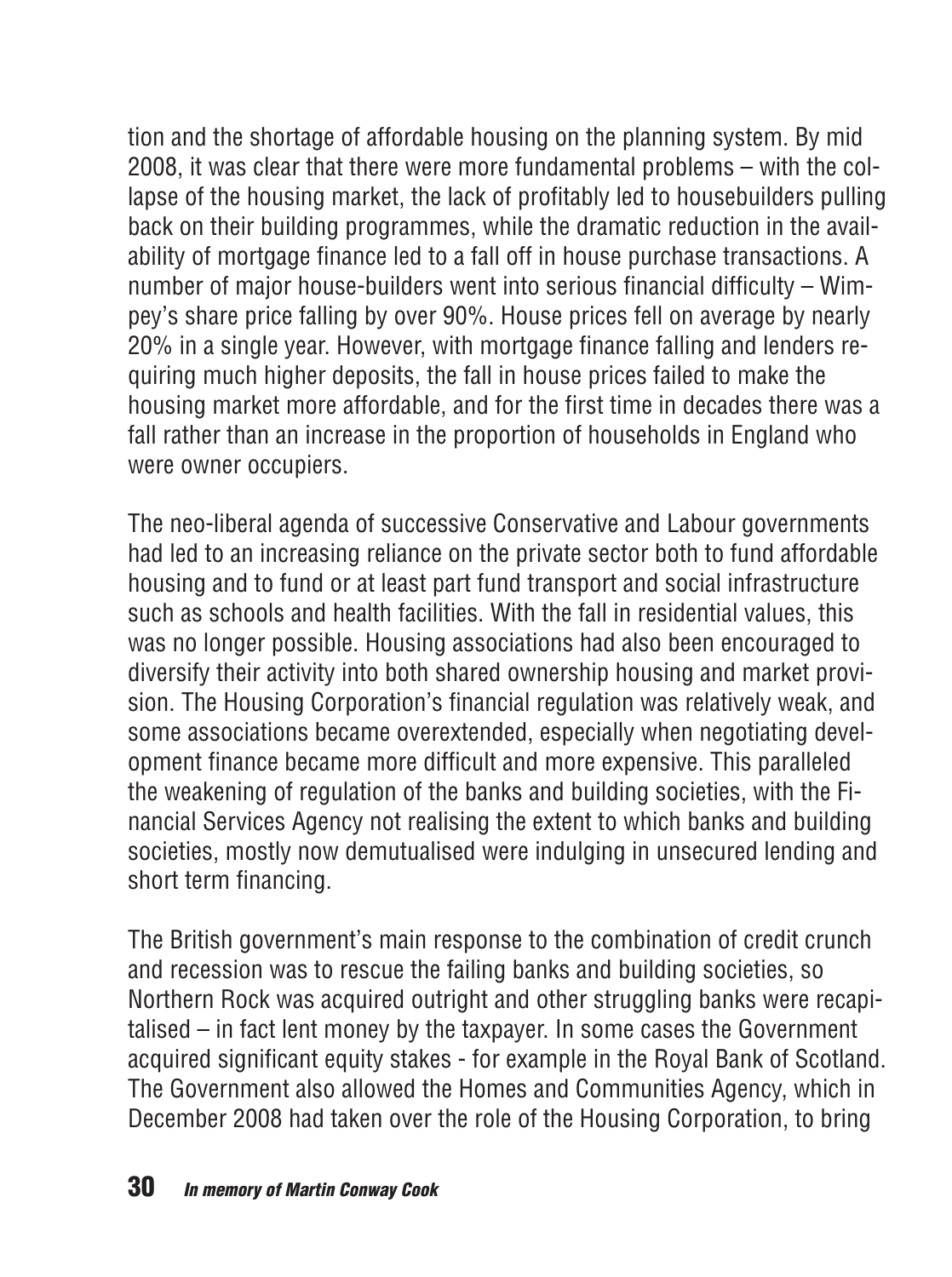forward £400m from its 2010/11 budget for spending in 2008/10, which together with some resources switch from the Government's growth areas fund for infrastructure and Decent Homes programme for improving council homes, led to a 'kickstart' programme which allowed a number of stalled private sector led schemes to be reactivated. Generally, the HCA increased the level of grant per home to enable schemes to be financially viable – in London this often meant increasing the grant from £100,000 a home, to about £130,000 a home. The problem was that the HCA soon ran out of money, and at the time of writing, there is no knowledge as to the level of investment programme available for the 2011 to 2014 period, though there is a general recognition that it will be significantly below the 2008-2011 programme level.

It is now necessary to compare the contemporary planning, housing and funding framework with the five criteria used for the previous reconstruction periods.

*a) While there is a considerable backlog of consented schemes not yet started on site, there will be a limit on land being brought forward for development by the private sector until profitability returns. There is little evidence of public sector land being made available for housing development on a subsidised basis. There is no central control over the release of land for development and the Homes and Communities Agency has not used its land acquisition powers. Similarly councils are not acquiring housing land and in some cases are still disposing of it. Although the HCA inherited English Partnership's role on developing a brownfield land strategy, there is no evidence of any government or government agency having a proactive strategy to bring forward land for development. This is generally viewed as best left to the market.*

*b) The Parker Morris standards for council housing were scrapped in 1980.While the Homes and Communities Agency operates standards for housing it funds, there is no standard for new private housing. The Government has introduced a Code for Sustainable Homes, though the application to private housing is not mandatory. Building regulations are limited*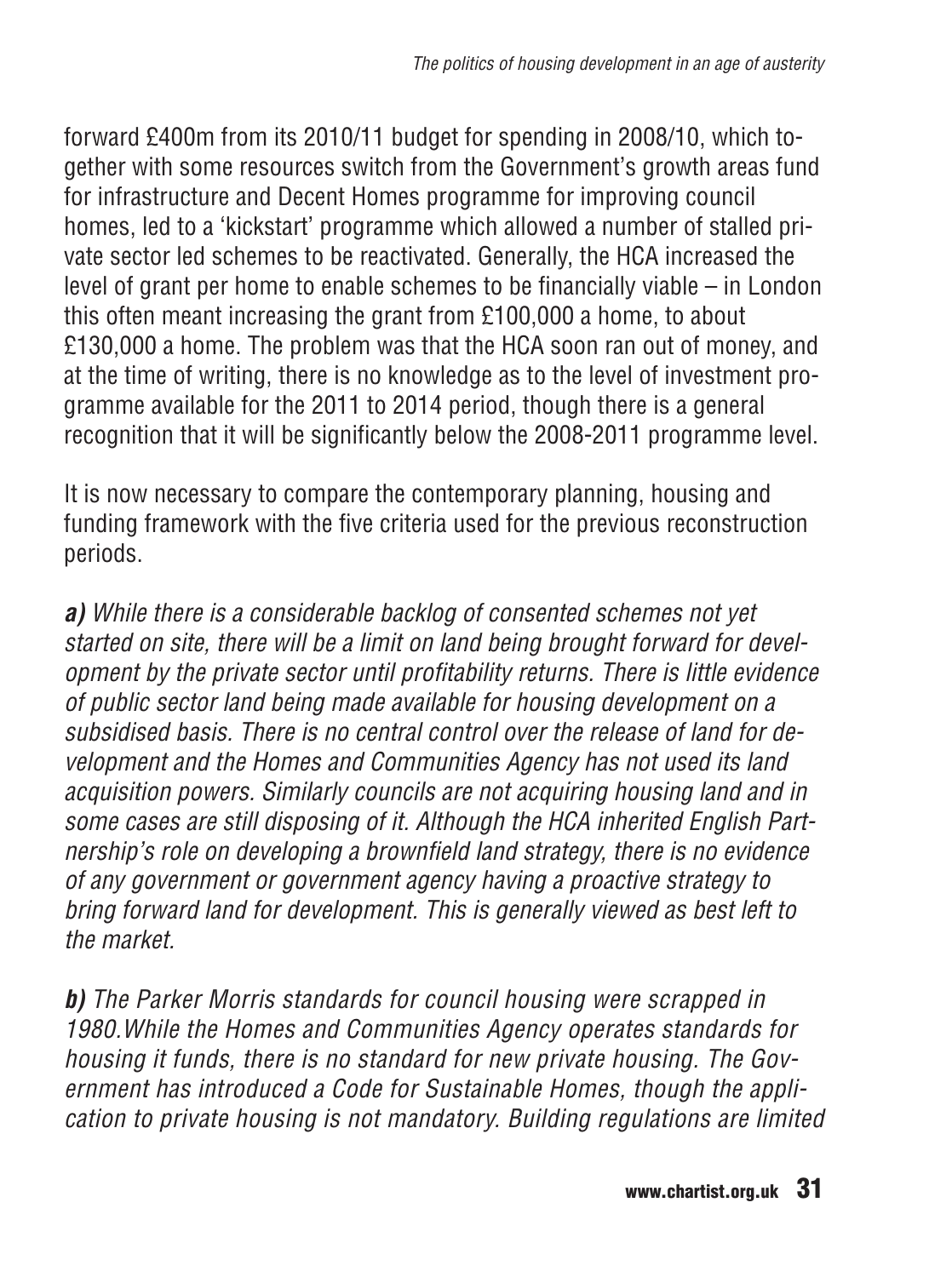*to matters relating to materials, construction processes, energy efficiency and safety.*

*c) The planning regime introduced by the 2004 Planning and Compulsory Purchase Act has not as yet proved to be fully effective. The majority of local planning authorities do not have local spatial plans in place and the Government is in the process of significantly weakening the structure for regional spatial planning introduced in 2004. There is little linkage between the identification of areas for residential growth such as Thames Gateway and the identification of employment capacity and its delivery. Funding for transport and social infrastructure is generally inadequate and not directly related to the areas of potential residential growth. Some of the Government's proposals for new towns, now branded as 'eco-towns' have been shown to be not fully consistent with the principles of sustainable residential development*.

*d) The current funding regime is inadequate to support the required provision of affordable housing, especially socially rented housing. For many locations, notably areas of significant demand with high land costs and high existing use costs , available grant is generally at too low a level relative to land and built cost to make a development viable. Any contributions from private residential value to the provision of affordable housing or transport and social infrastructure are for individual planning authorities to negotiate through section 106 agreements. The Government's proposals for a new tax on development, the Community Infrastructure Levy, to fund transport and social infrastructure, are likely to act as a further restraint on development, especially in the current market context. The Government has not put in place a mechanism for the public sector to benefit from the long-term value appreciation of development comparable with for example the mechanism introduced in 1909.*

*e) There are no adequate mechanisms for ensuring effective use of resources. Guidance on density is limited to a minimum density of 30 dwellings per hectare. There are no government targets for the range or type of housing provided in terms of affordability, built form or bedroom size mix.*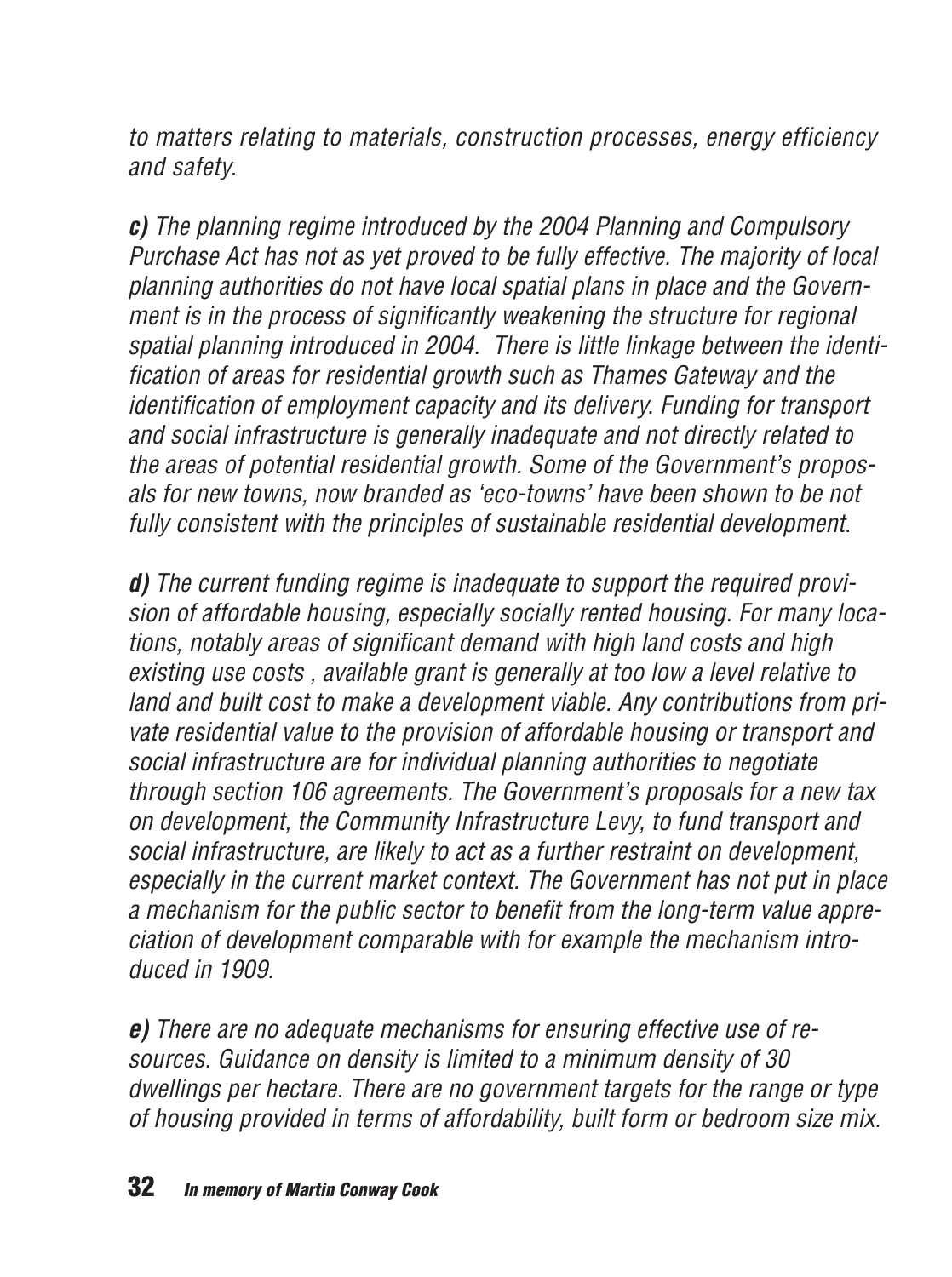*Both dwelling type and location are matters left to local authorities to determine. In practice, local planning authorities' powers to set parameters for development are weak, and the nature of development is largely market driven. Taxation does not incentivise effective use of land or property, with stamp duty acting as a tax on purchase and constraint on affordability, with no taxation on value appreciation. Council tax remains insufficiently progressive and in fact includes discounts for under-occupation rather than penalties.*

#### **Conclusion**

From the above analysis it can be concluded that the framework for planning and housing development operating in 2009 was much weaker than both that brought into effect in 1909 and those operating in both previous reconstruction periods, that is after the first world war and after the second world war. In contrast with previous recognition of the role of public sector agencies. both central government and municipal government, in terms of a) direction, b) ownership, c) regulation and d) investment, the contemporary consensus, at least until the recession, has been in favour of a) limited powers of direction over the market, b) reliance on private sector ownership and development to the extent of assets being transferred on a significant scale from public to private sector, c) light touch regulation, if any, and d) reliance on private sector investment to reduce demand on the public sector budget and the taxpayer. It is significant that in both 1909 and in the previous periods of austerity, this fourfold approach was rejected as inadequate. This was generally not seen as a matter of ideology but of pragmatics. There are clear lessons from the past for any Government with responsibility for planning and housing policy in England in the contemporary context.

The coalition Government elected in May 2010 have like their predecessors ignored these lessons and in fact made a number of policy changes, which have further weakened the framework necessary to deliver affordable housing.

With respect to the first precondition, no action has been taken to ensure that sufficient land is brought forward for development or to ensure surplus public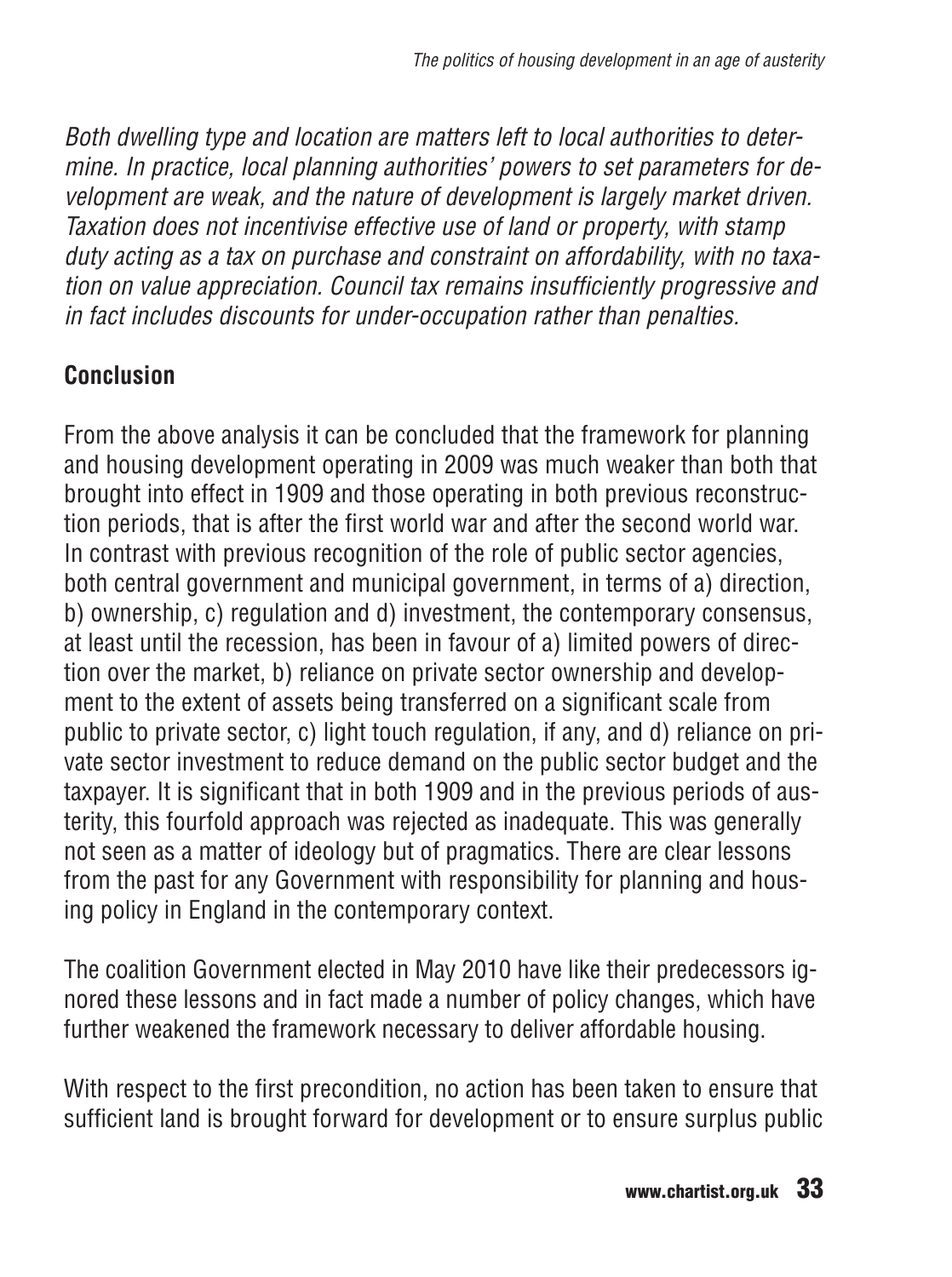sector land is made available on a subsidised basis for affordable housing. Their pre-election support for the concept of community land trusts has not been taken forward. With respect to the second condition, while the Mayor of London has argued for the introduction of housing standards for all development, there are indications that at a national level prescriptive standards will not be supported. With respect to the third precondition, the Government has proposed , first through the Conservative Party's 'Open Source Planning' white paper and then through the Localism Bill, currently in parliament, that regional planning and housing targets are abolished (though arrangements for London will be retained if operated in practice on a less strategic and more 'localist' basis), with Government support for growth areas for housing and employment development, such as the Thames Gateway being withdrawn, with decisions on whether homes should be built or not being seen as a local matter, not to be determined primarily by local planning authorities but be local resident led neighbourhood forums. Key components of the 1947 Act planning regime are to be abandoned and replaced by an untested system of local self-determination.

The Coalition Government's decisions on funding affordable housing have been even more radical. The Government first reduced the national housing investment budget by 60% for the 2011-2015 plan period, and then announced that it would stop all funding for social rented housing and focus its reduced investment programme at supporting rented homes at only 20% below market rents, with low income tenants to be dependent on housing benefit, which the Government intending to somehow limit overall expenditure on housing benefit – so that's the fourth precondition not met. Turning to the final precondition on ensuring the most effective use of resources, one of the first action's of the Coalition government was to repeal the existing density guidance, leaving it entirely to local authorities and to neighbourhoods to decide whether homes should be large or small and the overall density of development in an area – in effect leaving better off areas the freedom to insist on top of the market provision which would exclude all but the wealthiest households. The Government also took action to protect large private suburban gardens against the possibility of infill development. There is no longer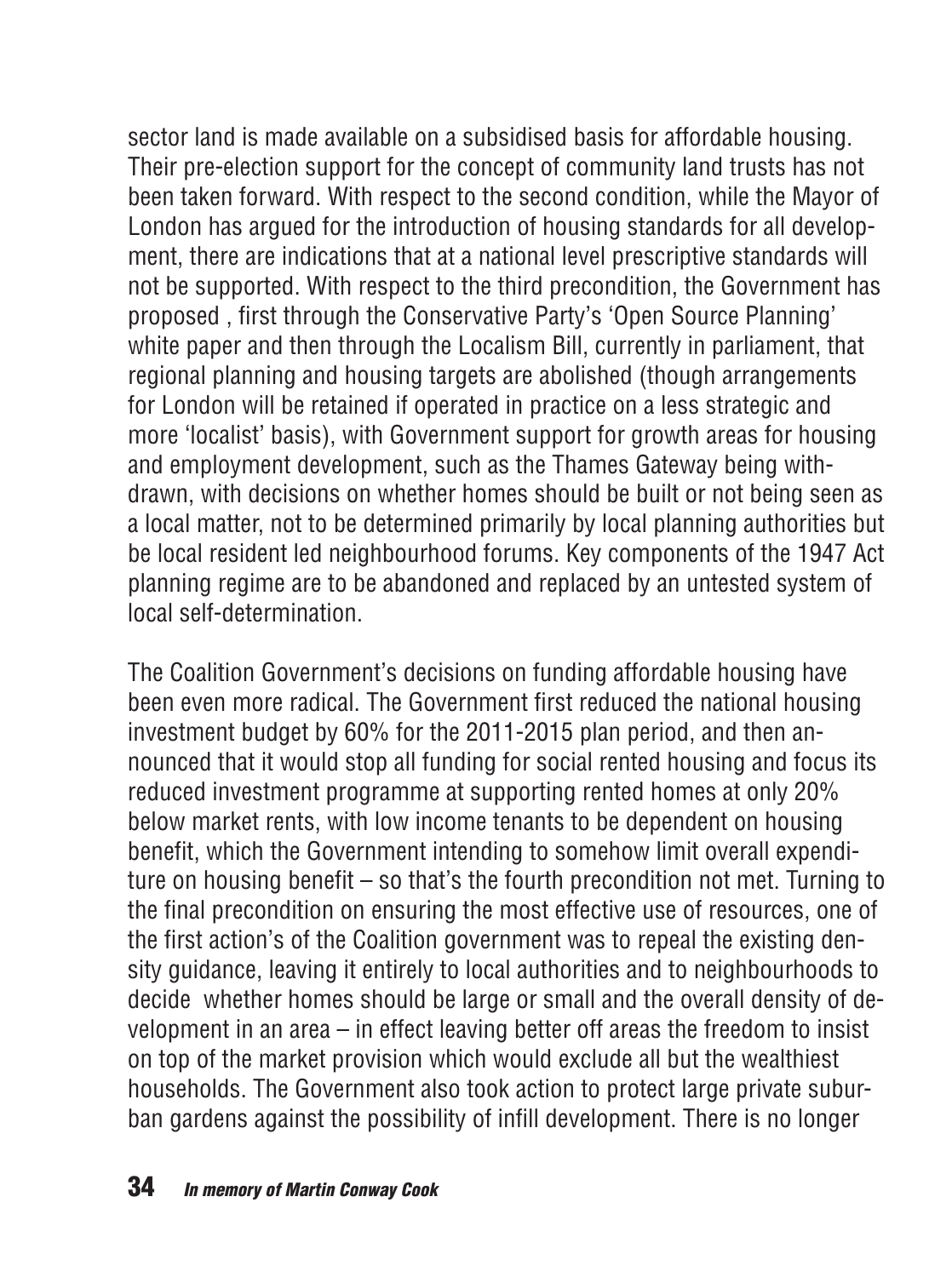any recognition that central Government has any responsibility of directing either public or private resources to the most cost effective use or greatest public benefit. Any ideas of a more progressive tax system or reforming property tax to incentivise more effective use of existing housing stock are off the agenda. The effect of these policy changes, combined with the continuation of the economic downturn, will be to further slow down housing development, just at the time when needs are becoming more acute and the backlog in demand ever greater. The Coalition government's approach both lacks logic and any knowledge of historical precedent. The housebuilders, previously allies of the Conservatives, are demanding the return of planning targets. There is also a new right wing libertarian current which argues that if there is going to be no supportive planning, there should be no negative planning either and the 1947 Act should be repealed to allow for a free for all. A free for all is not just a recipe for bribery and corruption, and poor quality development in locations which are unsustainable in economic, social and environmental terms. It is also a guarantee of increased social polarisation and spatial inequalities, two outcomes which all socialists must resist.

The Labour Party in opposition must now learn the lessons of history and prepare to re-establish those governance and funding regimes which meet the required preconditions and which proved so effective in previous ages of austerity.